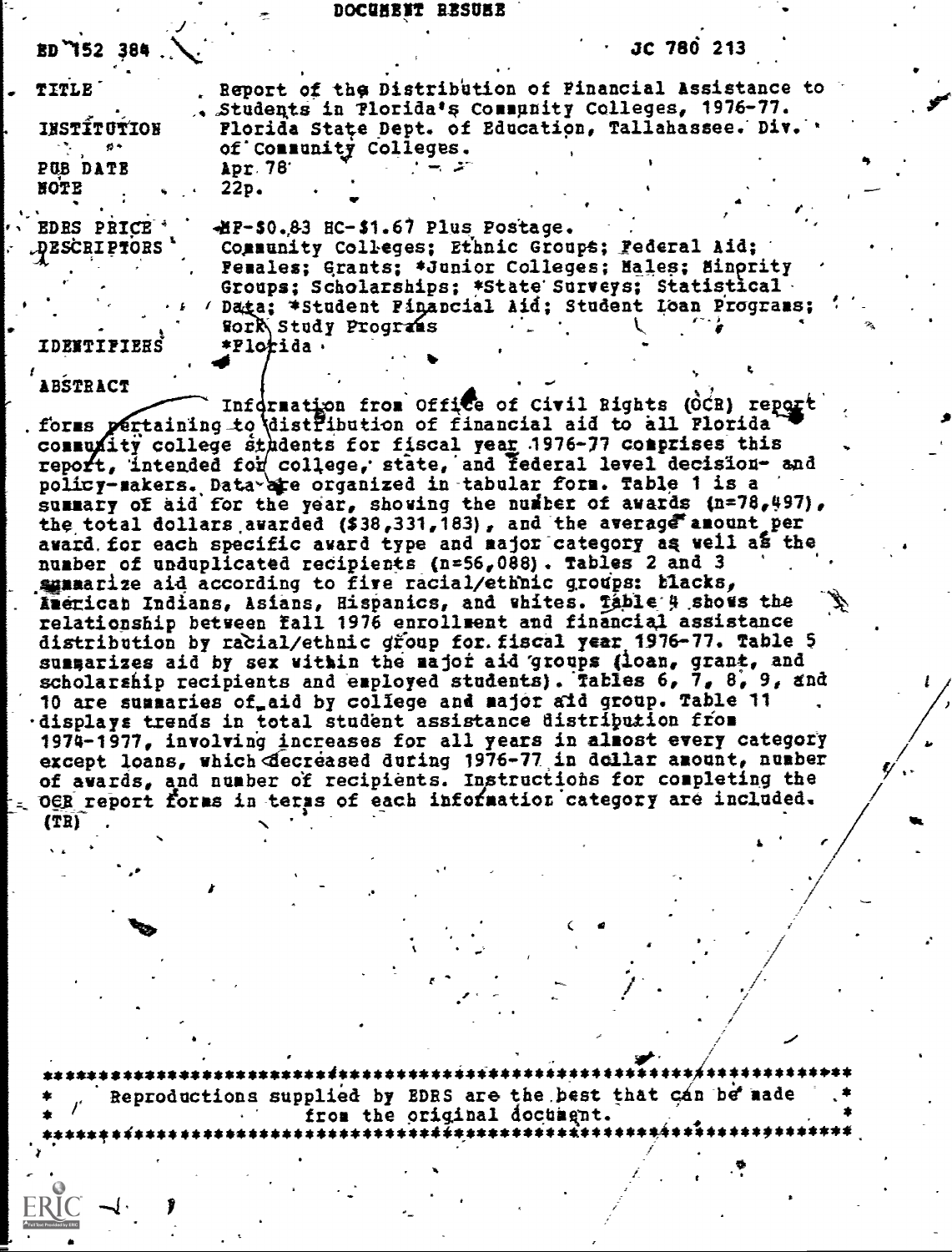#### DOCUMENT RESUME

| $BD$ $152$ 384.               | JC 780 213                                                                                                                                                                                         |  |
|-------------------------------|----------------------------------------------------------------------------------------------------------------------------------------------------------------------------------------------------|--|
| <b>TITLE</b><br>INSTÍTUTION   | Report of the Distribution of Pinancial Assistance to<br>. Students in Plorida's Community Colleges, 1976-77.<br>Florida State Dept. of Education, Tallahassee. Div. .                             |  |
| ø÷<br>PUB DATE<br><b>NOTE</b> | of Community Colleges.<br>$\Delta$ pr. 78.<br>22p.                                                                                                                                                 |  |
| EDES PRICE *<br>DESCRIPTORS   | -HP-\$0.83 HC-\$1.67 Plus Postage.<br>Community Colleges; Ethnic Groups; Federal Aid;<br>Females; Grants; *Junior Colleges; Males; Minority<br>Groups; Scholarships; *State Surveys; Statistical ( |  |
| <b>ITIFIEES</b>               | Data: *Student Pinancial Aid; Student Loan Programs;<br><b>Work Study Programs</b><br>*Plotida.                                                                                                    |  |

### ABSTRACT

Information from Office of Civil Bights (OCR) report<br>forms pertaining to distribution of financial aid to all Plorida community college students for fiscal year 1976-77 comprises this<br>report, intended for college, state, and federal level decision- and policy-makers. Data are organized in tabular form. Table 1 is a summary of aid for the year, showing the number of awards (n=78,497), the total dollars awarded (\$38,331,183), and the average amount per award for each specific award type and major category as well as the number of unduplicated recipients (n=56,088). Tables 2 and 3 sumarize aid according to five racial/ethnic groups: Łlacks, American Indians, Asians, Hispanics, and whites. Table 4 shows the relationship between fall 1976 enrollment and financial assistance distribution by racial/ethnic group for. fiscal year 1976-77. Table 5 summarizes aid by sex within the major aid groups (loan, grant, and scholarship recipients and exployed students). Tables 6, 7, 8, 9, and 10 are summaries of aid by college and major aid group. Table 11 displays trends in total student assistance distribution from 1974-1977, involving increases for all years in almost every category<br>except loans, which decreased during 1976-77 in dollar amount, number of awards, and number of recipients. Instructions for completing the OER report forms in terms of each information category are included.  $(TR)$ 

Reproductions supplied by EDRS are the best that can be made from the original document.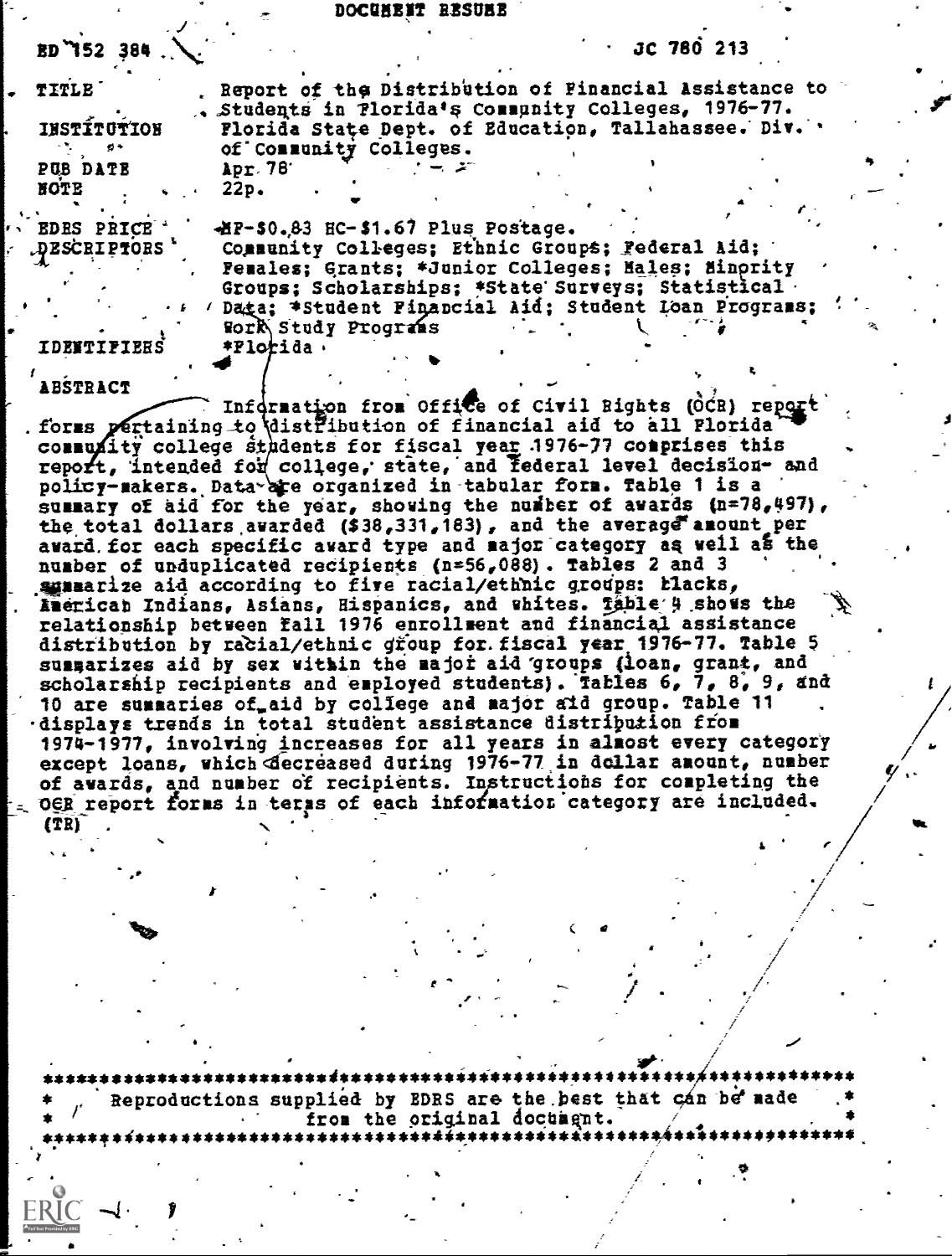ED15238 S LOEPARTMENT OF HEALTH PERMISSION TO AGAAC ∕ इ∴ ATER ALLYAS EEEN OPANTED BY Florida Department of THIS DOCUMENT HAS BEEN REPRO-<br>DUCED EXACTUM AS RECEIVED FROM<br>THE PERSON OR OPGANIZATION ORIGINAL<br>STATED DO NOT NECESSARILY REPRES-<br>STATED DO NOT NECESSARILY REPRES-<br>SENT OFFICIAL NSTITUTE OF<br>EDUCATION POSITION OR POLICY Education, Division of Community Colleges to the enforcement of the LAPORNAZON TENTER ERICI<br>USEPS JA THE ERIC DISTEN REPORT OF THE: DISTRIBUTION OF FINANCIAL ASSISTANCE TO STUDENTS IN FLORIDA'S COMMUNITY COLLEGES  $1976 - 77$ **DIVISION OF COMMUNITY COLLEGES: 20** BUREAU OF RESEARCH AND INFORMATION SYSTEMS **APRIL 1978** State of Florida Department of Education Tallahassee, Florida Ralph D. Turlington, Commissioner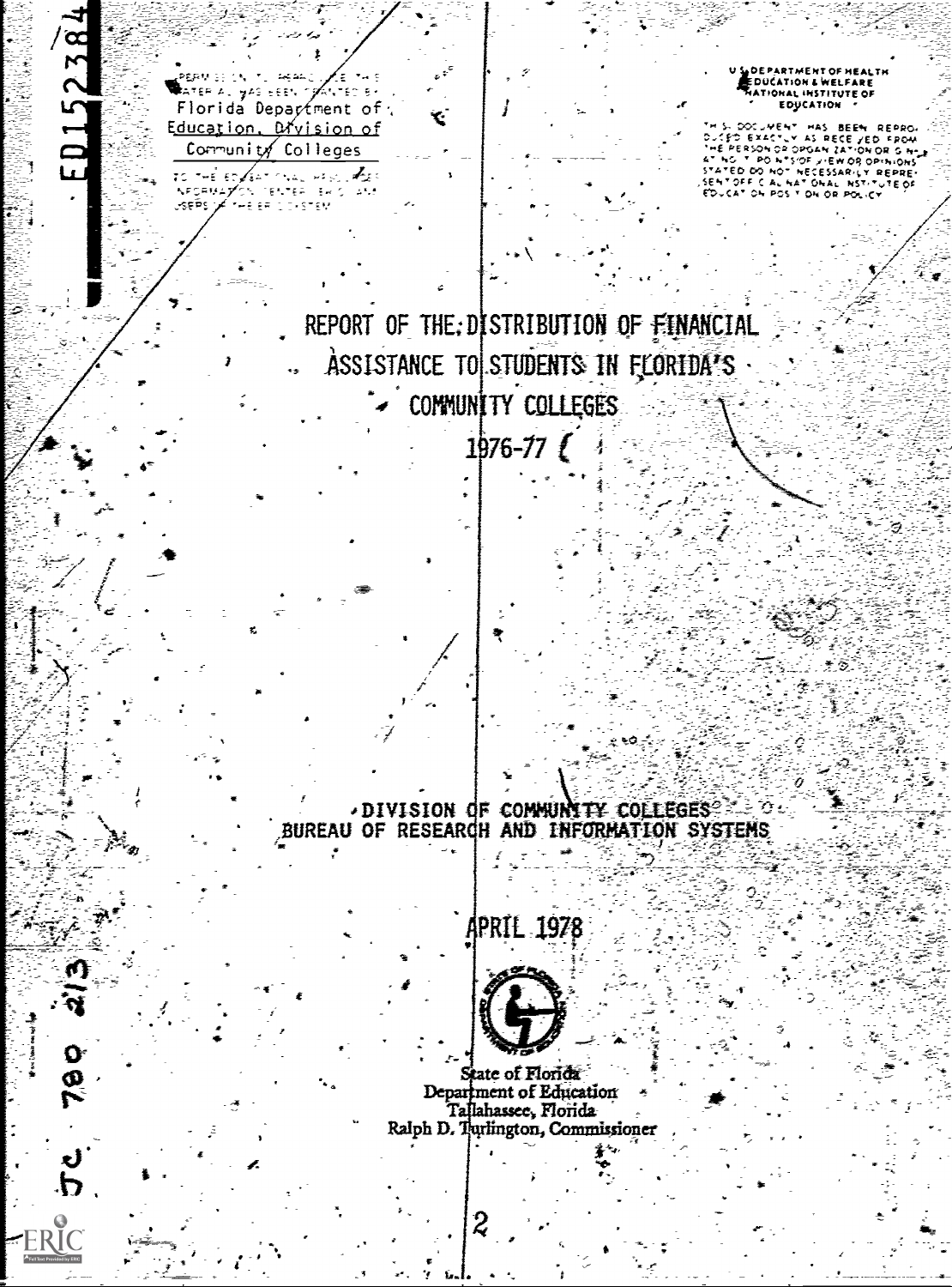A Report of the Distribution of Financial Assistance to Students in Florida's Community Colleges

## . Introduction

The purpose of this report is to provide decision  $\mathbb{Q}_1$ nd policy-makers with summary information which accurately reflects the dratribution of financial aid funds to students attending Florida community colleges. It is probably . the most comprehensive compilation of information on financial assistance to community college students in Florida that has been developed to date. It is hoped that the value of this information to college, state, and Federal Tevel decision-makers will offset the cost of collecting it at each college.

The information presented in this report was obtained from each Florida community college on the Office of Civil Rights (OCR) report form entitled "Financial Assistance to Students in Institutions of Higher Education"; r 4 (OCR 3000B3). This is a form showing the financial aid awarded to the (students through each college during the 1976-77 school year. The detailed instruction and definitions are presented following the tables displaying the summary information. The reader should review these to provide a better understanding of the data categories reported.

If more detailed information is needed it can be obtained upon request from the Division of Community Colleges Management Information ,System.

## Oiscu'ssion of Tables Presented

- Table 1 Surniery of Financial Assistance to Student's in Florida's Comunity Colleges, 1976-77. This table shows the number of awards, the total dollars awarded, and the average amount per award for each specific award type and major category. It also shows the number of "unduplicated recipients;" i.e,, the number of individuals receiving aid. The following are specific points of interest observed from the table:
	- The number of awards (78,497) exceeded the unduplicated recipients  $(56,088)$  by 22,409. The ratio of awards to. recipients was approximately 4 to 3. This, means that a large number of students are receiving more than one award.

67% of the aid dollars were for "Grants".

- 84% of the "Grant" dollars were for "BEOG".
- Approximately \$22.7 million (88%) of the "Grant" dollars were from Federal programs.

Only 14% of all student aid was for "Loans" which require repaymen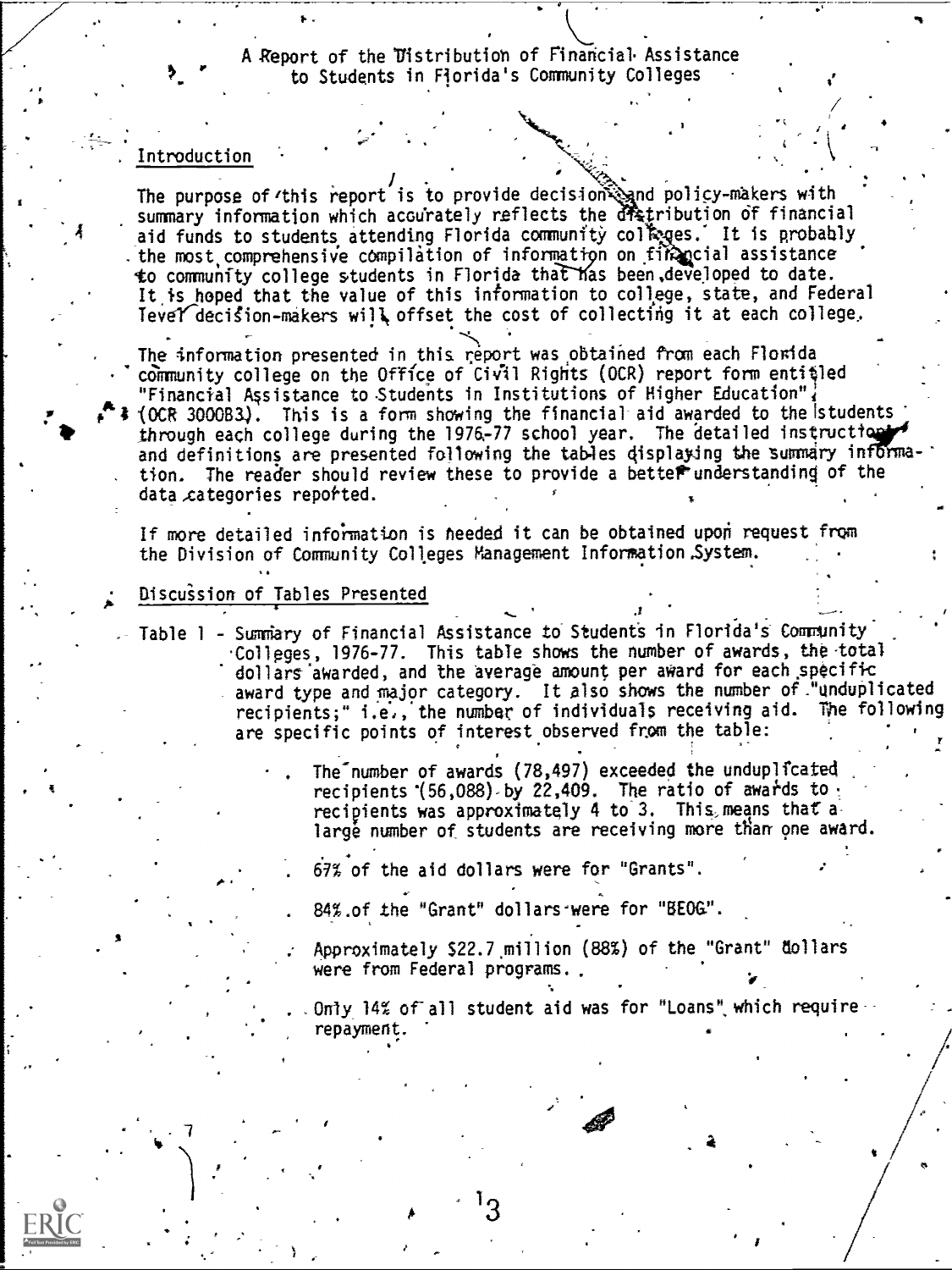Only 16% of the aid d011ars were used for "Student' Employment".

When "Loans" are hot considered, there was little variance  $\cdot$ among Average Amounts/Award.

,

Table 2 - Summary of Financial Aid to Students by Race/Ethnic Group. This table shows the distribution of financial assistance to the five major race/ethnic groups. The following specific points were noted:

> Blacks received 38% of all awards whereas this group received 41% oftthe dollars.

40% of all "Grants" went to Blacks whereas they received 45% of the "Grant" dollars.

The amount per award varied little among all categories and the controller of  $\sim$ races' except "Scholarships",

69% of all "Scholarships" and 78% of those dollars went to. Whites. These were much higher proportions than for other categories.

Table<sup>'3</sup> - Summary of Financial Aid to Students by Race/Ethnic Group. This table is the same as Table 2 with the exception that the percents are For the columns rather than rows.

> $.$   $-74\%$  of the total awards to Blacks were in the form of "Grants". This group also received 74% of the total dollars.

66% of the total, awards to Whites were in the form of "Grants" while 59% of the dollars to Whites went for "Grants".

Table 4 - Comparison of Enrollment to Financial Aid Distribution. This table shows., the relationship between the Fall of 1976 enrollment and the distribution of financial assistance by race/ethnic group for Fiscal Year 1976-77. The Fall headcount is used simply as an indicator of the percent of each group attending community colleges, .In other words, to make this comparison one has to assume that these percents were relatively consistent over the year.

> Blacks made up 13% of the .college enrollment, but 37% of all aid recipients were Blacks and they received  $41\%$  of all aid, dollars.

Whites made up 79% of the college enrollment and 54% of all aid ,receipients were Whites receiving 47% of all aid dollars.

p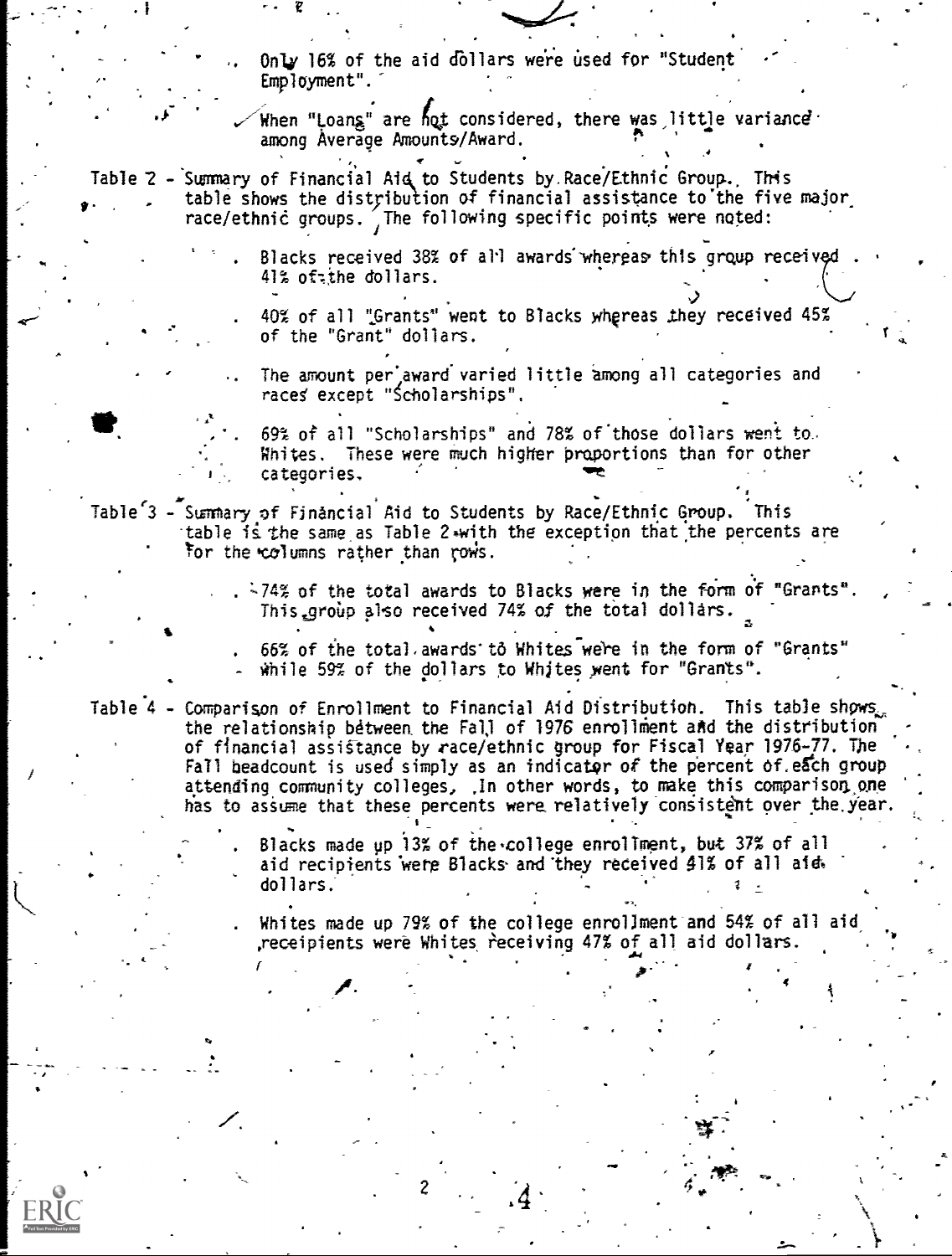Table 5  $\div$  Summary of Financial Aid to Student by Sex. This report is designed to show the distribution of financial assistance by sex' for the major aid groups.

> 56% of the total recipients were females and they received 60% of all aid dollars. Percents of male and female were .almost equal in the Fall enrollment.

Females outnumber males in every aid category.

Tables  $6$ ,  $7$ ;  $8$ ,  $9$ , and  $10$  - Summary of Financial Assistance by College and jor Aid Group. $\sim$  These tables show the number of aid recipients,  $\hspace{1cm}$ total dollars distributed, and average amount per recipient for each college and each magor aid group. The annual unduplicated headcount is provided as an indicator of the size of each college.

Table 11 - Trends in the distribution of Total Student Financial Assistance in Florida's Community Colleges; 1974-1977 $\sim$ ' The table shows increases 'over three years in almost all categories.' $\overrightarrow{y}$  One exception is "Loans" which show marked decreases in 1976-77 in the dollar amount, number of awards, and the number of recipients. However, the amount per award and the amount per recipient were up for "Loans". The same year shows slight decrpases in "Student Employment" in the number of awards, and the number/of recipients. All dollar amounts for "Student Employment" were up slightly. Average "Scholarship" awards decreased slightly in .value.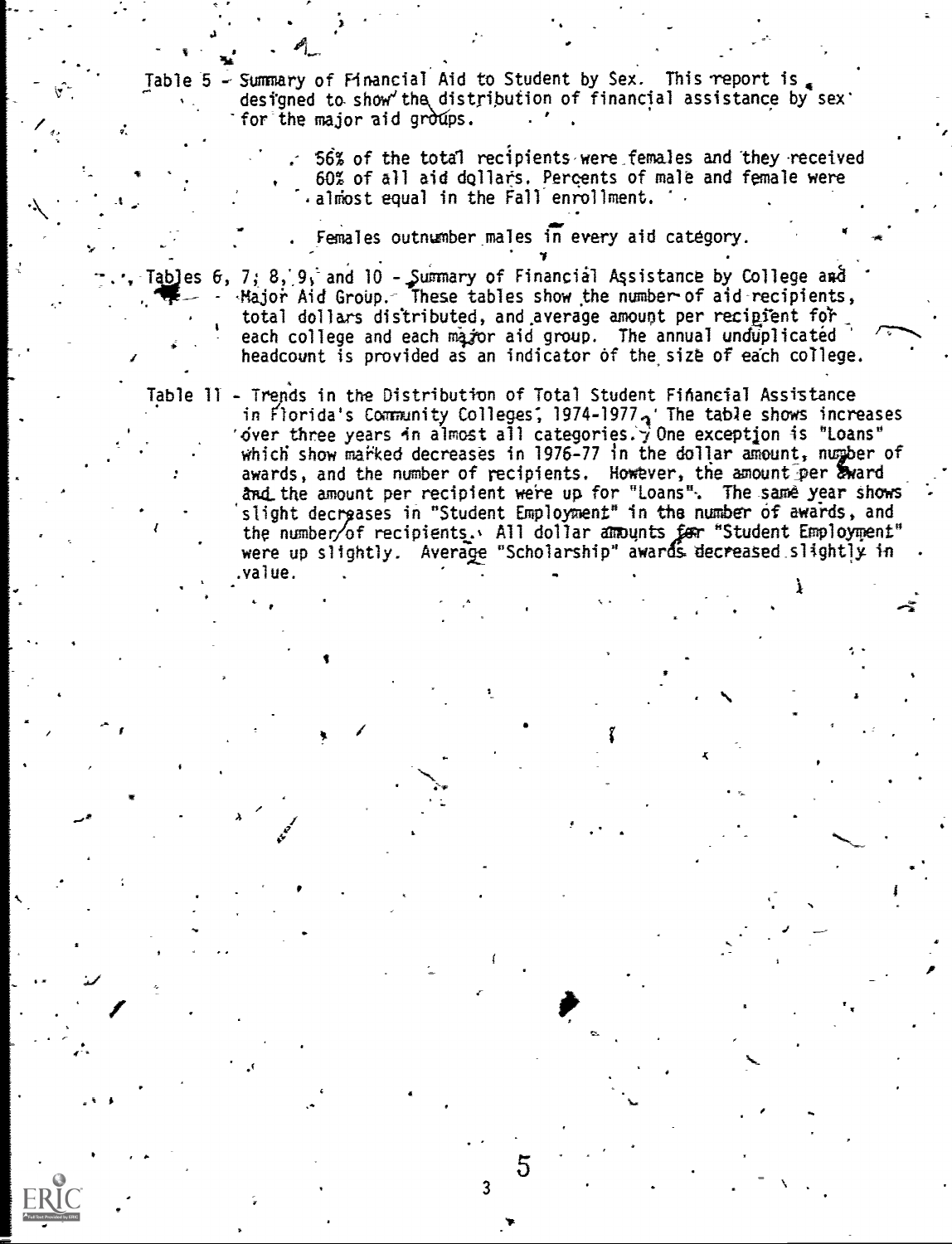# SUMPARY OF FINANCIAL ASSISTANCE TO STUDENTS IN

FLORIDA'S COMMUNITY COLLEGES 1976-77

|                                               |                           |                  |                    |              | Average          |
|-----------------------------------------------|---------------------------|------------------|--------------------|--------------|------------------|
|                                               | Number of<br>Awards       | ≸ of<br>Total    | hourl              | e e<br>Total | Amount/<br>Award |
| <b>GRANTS</b>                                 |                           |                  |                    |              |                  |
| <b>BE09</b>                                   | 32,148                    | 58.6             | \$21,551,748       | 83.7         | s.<br>670        |
| SEOS                                          | 2,273                     | 4. 1             | 936,823            | 3.6          | 412              |
| Yocational Rehab.                             | 1,039                     | 1.9 <sub>1</sub> | 237,698            | 0.9          | 229              |
| State" and Local                              | 492                       | 0.9              | 427,972            | 1.7          | 870              |
| Private                                       | 1,727                     | 3.1              | 308,156            | 1.2          | 178              |
| Institutiona}                                 | 1,260                     | 2.3              | 264,075            | 1.0          | 210              |
| Tuition Waivers                               | 13,926                    | 25.4             | 1,622,979          | 5.3          | 117              |
| All others $\lambda$                          |                           |                  |                    |              |                  |
|                                               | $-1,979$                  | 3.6              | 394,804            | 1.5          | 199              |
| Totai Awards .                                | 54,844                    | 100.0            | \$25,744,255       | 100.0        | 469 -<br>s.      |
| Total Number of                               |                           |                  |                    |              |                  |
| Unduplicated Recipients                       | 45,836                    |                  |                    |              |                  |
|                                               |                           |                  |                    |              |                  |
| <b>LOANS</b>                                  |                           |                  |                    |              |                  |
| MOSL                                          | 2,379                     |                  |                    |              |                  |
|                                               |                           | 25.8             | \$1,180,901        | 22.1         | 496<br>s.        |
| Tederaliy Insured                             | 1,635                     | 17.7             | .1,982,106         | 37.1         | 1,212            |
| State, Insured                                | 1,142                     | 12.4             | 1,495,004          | 28.0         | 1,310            |
| Institutional                                 | 2,760                     | 29.9             | 288,285            | 5.4          | 104              |
| Private Sources                               | 196                       | 2.1              | 29,380             | 0.6          | 150.             |
| All Other                                     | 1,109                     | 12.0             | 365,539            | 6.8          | 330 <sup>2</sup> |
| Total Awards                                  | 9,221                     | 100.0            | \$5,342,2127,100.0 |              | \$1<br>579       |
| Total humber of                               |                           |                  |                    |              |                  |
| Unduplicated Recipients                       | 7,389                     |                  |                    |              |                  |
|                                               |                           |                  |                    |              |                  |
| SOMX ARSHIPS                                  |                           |                  |                    |              |                  |
| Total Arends                                  | <b>A</b> $\epsilon$ , 583 |                  | \$1,242,748        |              | 271.<br>\$       |
|                                               |                           |                  |                    |              |                  |
| Total Mumber of ?                             |                           |                  |                    |              |                  |
| Unduplicated Recipients                       | 3,896                     |                  |                    |              |                  |
|                                               |                           |                  |                    |              |                  |
| STUDENT EKPLOYMENT                            |                           |                  |                    |              |                  |
| Federel Programs                              | 7,739                     | 78.6             | \$4,910,081        | 81.8         | 634<br>\$        |
| Institutional                                 | 2.017                     | 20.5             | 1.024.364          | 17.1         |                  |
| Other Work/Study                              | 93                        | 0.9              | <u>67,520</u>      | 1,1          | 726              |
|                                               |                           |                  |                    |              |                  |
| Total Awards:                                 | 9,849                     | 100.0            | \$6,001,965        | $700 - 9$    | 609<br>s         |
| Total Number of                               |                           |                  |                    |              |                  |
| Unduplicated Recipients                       | 9,385                     |                  |                    |              |                  |
|                                               |                           |                  |                    |              |                  |
| GRAND TOTAL OF AMARDS                         | .78,497.                  |                  | \$38,331,183       |              | 488<br>3.        |
| GRAND TOTAL UNDUPLICATED<br><b>RECIPIENTS</b> | 56,088`                   |                  |                    |              |                  |
| Д,                                            |                           |                  |                    |              |                  |
|                                               |                           |                  |                    |              |                  |
| SOURCE: OCR 300083                            |                           |                  |                    |              |                  |
| ¢                                             |                           |                  |                    |              |                  |
|                                               |                           |                  |                    |              |                  |

 $\epsilon$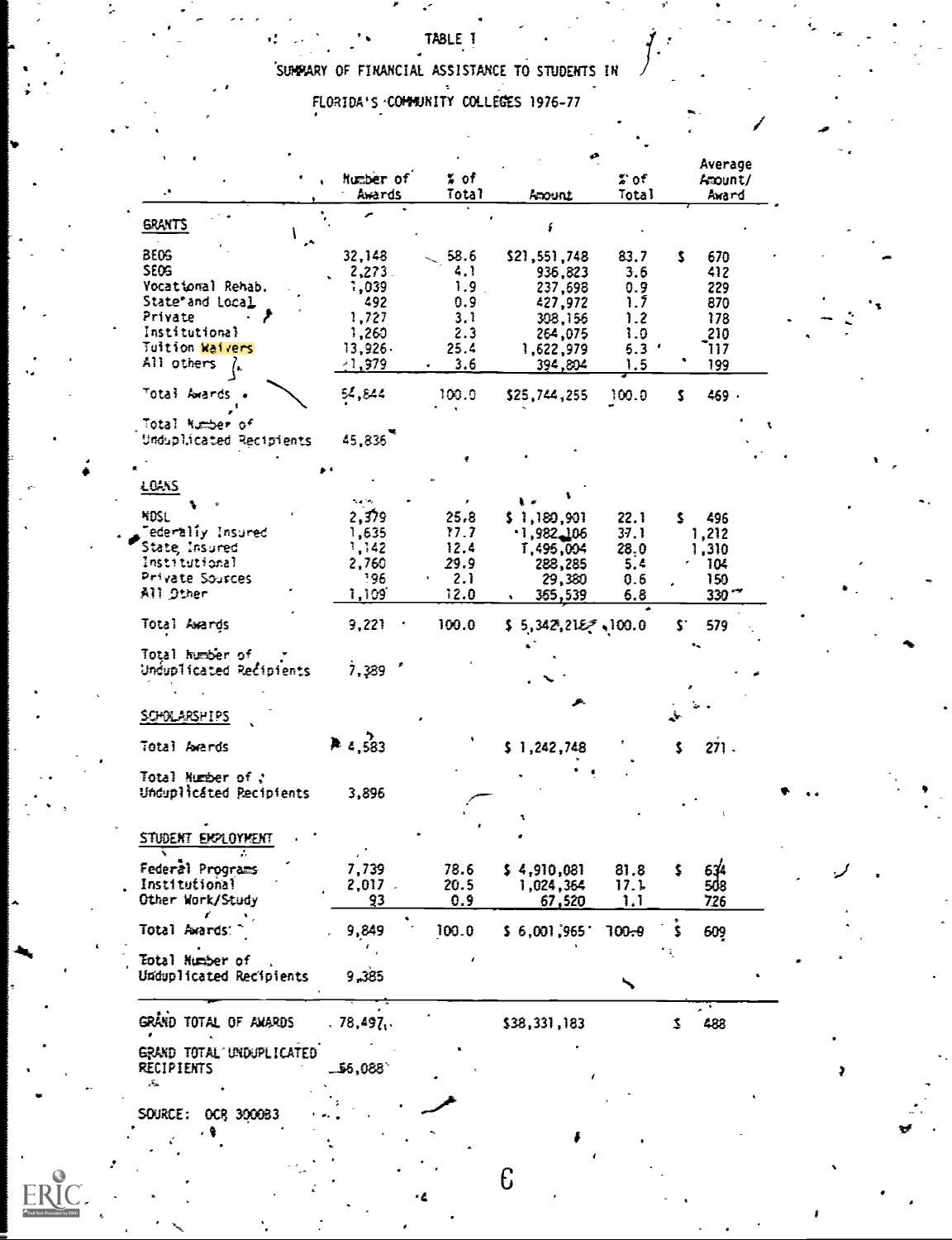TABLE 2

SUMMARY OF FINANCIAL ASSISTANCE TO STUDENTS BY RACE/ETHNIC GROUP (1)<br>IN FLORIDA'S COMMUNITY COLLEGES 1976-77

|                                                          | <b>BLACK</b>                                  | $\frac{\alpha}{\sigma}$ | AMERICAN ·<br>JNDIAN.           |                                      | ASIAN <sub>3</sub>                  |                         | HISPANIC                                   |                           | <b>WHITE</b>                                                                                                 | <b>TOTAL</b>                                                                                                                                                               |                |
|----------------------------------------------------------|-----------------------------------------------|-------------------------|---------------------------------|--------------------------------------|-------------------------------------|-------------------------|--------------------------------------------|---------------------------|--------------------------------------------------------------------------------------------------------------|----------------------------------------------------------------------------------------------------------------------------------------------------------------------------|----------------|
| <b>GRANTS</b>                                            |                                               |                         |                                 |                                      |                                     |                         |                                            |                           |                                                                                                              |                                                                                                                                                                            |                |
| $f{lo.}$ of $Awards(1)$<br>Dollar Amount<br>Amount/Award | $\frac{1}{21}$ , 924<br>\$11,631,139<br>\$531 | 40.0<br>45.2            | $$49,228 \quad 0.2$<br>\$352    |                                      | $140$ 0.3 $682$ 1.2<br>\$564        |                         | $5585 + 4$                                 |                           | 26,983 49.2<br>$-2$ -5396                                                                                    | 54,844 100.0<br>$644$ , $1.2$ 5, $115$ , $9.3$ 26, $983$ 49. 2<br>\$384, 448 1.5 \$2, $992, \frac{549}{542}$ ; 11.6 \$10, 685, 921 41.5 \$25, 744, 255 100.0<br>$$469^{-}$ |                |
| <u>`LOANS</u>                                            |                                               |                         |                                 |                                      |                                     |                         |                                            |                           |                                                                                                              |                                                                                                                                                                            |                |
| No. of Awards<br>Dollar Amount<br>Amount/Award           | $2,604$ $28.2$<br>\$1,292,343<br>\$496        | 24.2                    | \$11,821<br>\$493               | 24 0.3<br>0.2<br>$\sim$ $\mu$ $\sim$ | $77^{\circ}$ 0.8                    |                         | $$32,213$ 0.6 $$278,991$<br>$$5418$ $$555$ | 5.2                       | $503 \tcdot 5.5'$ 6,013 65.2<br>\$620                                                                        | $9,221$ 100.0<br>\$3,726,847 69.8 \$5,342,215 100.0<br>$\sim$ \$579 $\sim$                                                                                                 |                |
| <b>SCHOLARSHIPS</b>                                      |                                               |                         |                                 |                                      |                                     |                         |                                            |                           |                                                                                                              |                                                                                                                                                                            |                |
| No. of Awards -<br>Dollar Amount<br>Amount/Award         | 1,169 25.5<br>\$193,156<br>$\frac{1}{2}$ S165 | 15.5                    | $13 \t 0.3$<br>\$1,776<br>\$137 | 0.1                                  | ້າ6 $-0.3$<br>$$8,405$ 0.7<br>\$525 |                         | \$66,053<br>$-5272$                        | 243.5.3'<br>$5.3$ $\cdot$ | $-3,142$ 68.6.<br>\$310                                                                                      | 4,583 100.0<br>$$973,358$ $78.3 \cdot$ $$1,242,748$<br>\$271                                                                                                               | 100.0          |
| STUDENT EMPLOYMENT                                       |                                               |                         |                                 |                                      |                                     |                         |                                            |                           |                                                                                                              |                                                                                                                                                                            |                |
| No. of Awards.<br>Dollar Amount<br>Amount/Award          | 4,001<br>\$2,487,140<br>\$622                 | 40.6<br>41.4            | \$11,973<br>\$599               | $20 \t 0.2$<br>0.2                   | \$688                               | $\bullet$ . $\bullet$ . | $\cdot$ \$693                              |                           | 119 1.2 1,084 11 <del>.0</del> $\sim$ 4,625 47.0<br>$$81,829$ 1.4 $$751,290$ 12.5 $$2,669,733$ 44.5<br>\$577 | $-9,859$<br>\$6,001,965<br>\$609                                                                                                                                           | 100.0<br>100:0 |
| GRAND TOTAL                                              |                                               |                         |                                 |                                      |                                     |                         |                                            |                           |                                                                                                              |                                                                                                                                                                            |                |
| No. of Awards<br>Dollar Amount                           | 29,698<br>\$15,603,778<br>\$525               | 37:8<br>740.7           | $$74,798$ 0.2<br>\$380          | $197 \t0.3$                          | \$567                               |                         | 894 1.1 6,945 8.8<br>$$589$ $*$            |                           | S443                                                                                                         | 40,763 51.9 78,497 100.0<br>$$506,865$ 1.3 $\big\}$ \$4,088,883 10.7 \$18,056,859 47.1 \$38,331,183<br>\$488                                                               | 100.0          |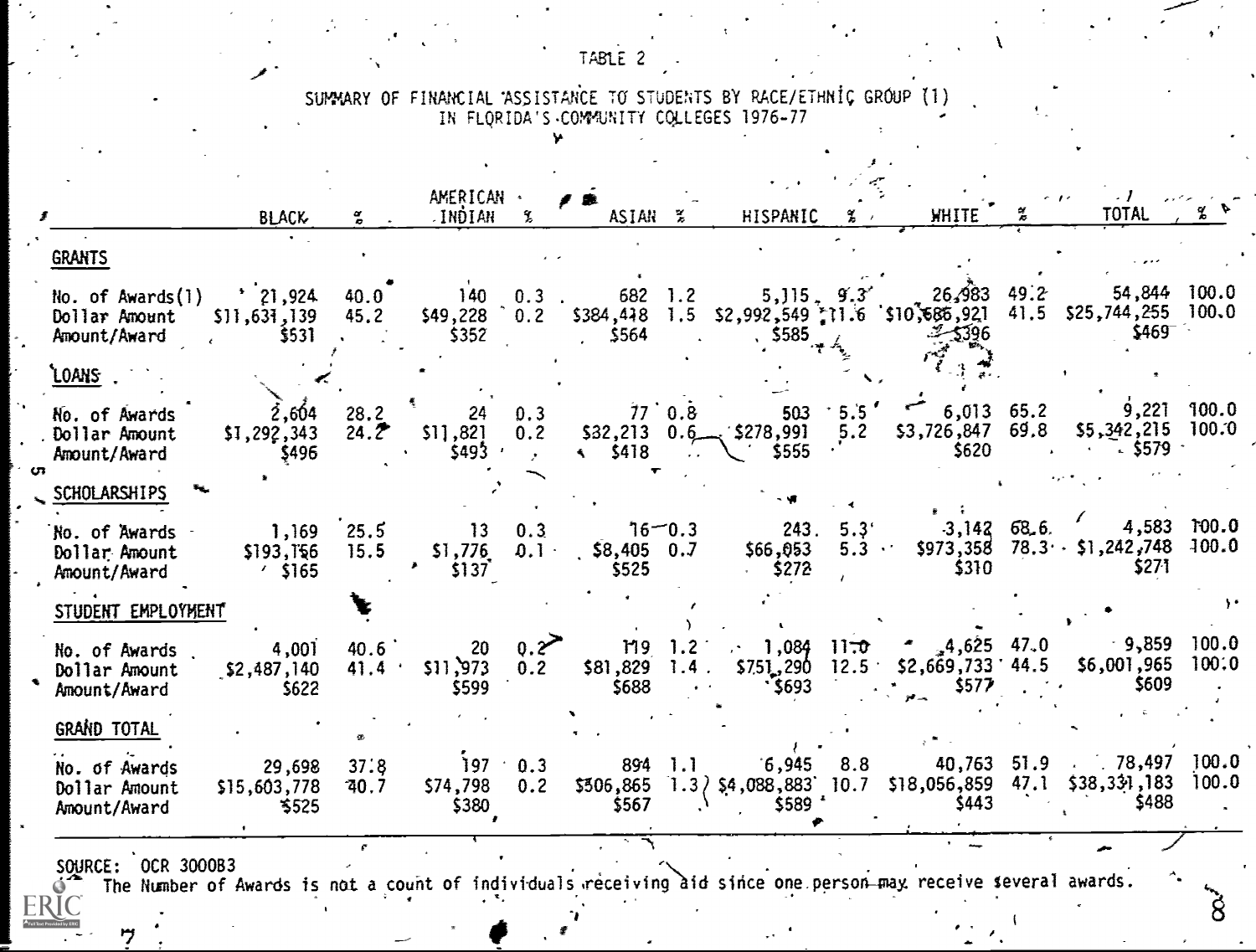SUMMARY OF FINANCIAL ASSISTANCE TO STUDENTS BY RACE/ETHNIC GROUP (1)

 $\epsilon_{\rm{2}}$  .

 $\mathbf{r}$ 

 $\mathbf{r}_{\mathbf{y}}$ 

TABLE 3

|                                                                                                                                                   | <b>BLACK</b>                                                                                                                                                                                                                                                                                                          |            | AMERICAN<br>INDIAN                       | $\mathbb{Z}$ . | <b>ASIAN</b>                          | $\tilde{z}$ | HISPANIC %                                                                     |            | <b>WHITE</b>                                                                                                                                                                          |            | TOTAL                                                                         |    |
|---------------------------------------------------------------------------------------------------------------------------------------------------|-----------------------------------------------------------------------------------------------------------------------------------------------------------------------------------------------------------------------------------------------------------------------------------------------------------------------|------------|------------------------------------------|----------------|---------------------------------------|-------------|--------------------------------------------------------------------------------|------------|---------------------------------------------------------------------------------------------------------------------------------------------------------------------------------------|------------|-------------------------------------------------------------------------------|----|
| <b>GRANTS</b>                                                                                                                                     |                                                                                                                                                                                                                                                                                                                       |            |                                          |                |                                       |             |                                                                                |            |                                                                                                                                                                                       |            |                                                                               |    |
| No. of Awards(1)<br>Dollar Amdunt<br>Amount/Award                                                                                                 | $21,924$ 73.8<br>$$11,631,139$ 74.5 $$49,228$ 65.8<br>\$531                                                                                                                                                                                                                                                           |            | $140 \quad 71.1$<br>$\frac{1}{2}$ \$352  |                | $$564$ $'$                            |             | $$585$ .                                                                       |            | 682 76.3 54,844 69.9<br>5384,418 75.8 52,992,549 73.2 510,686,921 59.2 525,744,255 67.2<br>.5396                                                                                      |            | $\gamma$ $P_{\rm{C}}$<br>\$469                                                |    |
| <b>LOANS</b>                                                                                                                                      |                                                                                                                                                                                                                                                                                                                       |            |                                          |                |                                       |             |                                                                                |            |                                                                                                                                                                                       |            |                                                                               |    |
| No. of Awards.<br>Dollar Amount<br>Amount/Award                                                                                                   | $2,604$ $8.8$ $24$ $12.2$<br>$$1,292,343$ $8.3$ $$11,821$ $15.8$<br>$-$ \$496                                                                                                                                                                                                                                         |            |                                          |                | 7778.6<br>$5493 \t{1}$                |             | $\frac{1}{2}$ 503 $\frac{1}{2}$ 2<br>\$555<br>$\bullet$ . The set of $\bullet$ |            | $6,013$ 14.8<br>$532,213$ 6.4 $5278,991$ 6.8 $53,726,847$ 20.6<br>\$620                                                                                                               |            | $9,221$ 11.7<br>$$5,342,215$ 13.9<br>\$579                                    |    |
| SCHOLARSHIPS                                                                                                                                      |                                                                                                                                                                                                                                                                                                                       |            |                                          |                |                                       |             |                                                                                |            |                                                                                                                                                                                       |            |                                                                               |    |
| No. of Awards<br>Dollar Amount<br>Amount/Award                                                                                                    | $\cdot$ 1,169<br>\$193,156<br>$\frac{1}{2}$ \$165                                                                                                                                                                                                                                                                     | 3.9<br>1.2 | $13\quad 6.6$<br>$$1,776$ $2.4$<br>\$137 |                | $$8,405$ 1.7<br>\$525                 | 16.18       | 243<br>\$66,053<br>\$272                                                       | 3.5<br>1.6 | 3,142<br>\$973,358<br>$\sim$ \$310                                                                                                                                                    | 7.7<br>5,4 | $-4,583$ $-5.8$<br>$$1,242,748$ 3.2<br>S271                                   |    |
| STUDENT EMPLOYMENT                                                                                                                                |                                                                                                                                                                                                                                                                                                                       |            |                                          |                |                                       |             |                                                                                |            |                                                                                                                                                                                       |            |                                                                               |    |
| $No.$ of $Aw\grave{a}rds$<br>'Dollar' Amount "<br>Amount/Award                                                                                    | $4,001$ 13.5<br>$$2,487,140$ 15.9 $$11,973$ 16.0<br>$\frac{1}{2}$ \$622                                                                                                                                                                                                                                               |            | 20 10.1<br>\$599                         |                | $119$ 13.3<br>$$81,829$ 16.1<br>\$688 |             | $\frac{1}{2}$ ,084 15.6<br>\$751,290 18.4<br>\$693<br><b>Contractor</b>        |            | $\frac{1}{2}$ $\frac{1}{2}$ \$577                                                                                                                                                     |            | $4,625$ 11.3 $9,849$ 12.5<br>$15.7$ (15.733 14.8 56,001,965 15.7<br>$.$ \$609 |    |
| GRAND TOTAL                                                                                                                                       |                                                                                                                                                                                                                                                                                                                       |            |                                          |                |                                       |             |                                                                                |            |                                                                                                                                                                                       |            |                                                                               |    |
| No. of Awards $-$ 29,698.100.0<br>Dollar Amount<br>Amount/Award                                                                                   | $5525$ $\frac{1}{2}$ $\frac{1}{2}$ $\frac{1}{2}$ $\frac{1}{2}$ $\frac{1}{2}$ $\frac{1}{2}$ $\frac{1}{2}$ $\frac{1}{2}$ $\frac{1}{2}$ $\frac{1}{2}$ $\frac{1}{2}$ $\frac{1}{2}$ $\frac{1}{2}$ $\frac{1}{2}$ $\frac{1}{2}$ $\frac{1}{2}$ $\frac{1}{2}$ $\frac{1}{2}$ $\frac{1}{2}$ $\frac{1}{2}$ $\frac{1}{2}$ $\frac{$ |            |                                          |                | \$567                                 |             | \$589                                                                          |            | $197\ 100.0$ $394\ 100.0$ $5,945\ 100.0$ $40,763\ 100.0$ $78,497\ 100.0$<br>\$15,603,778 100.0 \$74,798 100.0 \$506,865 100.0 \$4,088,883 100.0 \$18,056,859 100.0 \$38,331,183 100.0 | \$443.     | \$488.                                                                        |    |
| <b>SOURCE:</b><br>OCR 3000B3<br>(1) The Humber of Awards is not a count of individuals receiving aid since one person may receive several awards. |                                                                                                                                                                                                                                                                                                                       |            |                                          |                |                                       |             |                                                                                |            |                                                                                                                                                                                       |            |                                                                               | 10 |
|                                                                                                                                                   |                                                                                                                                                                                                                                                                                                                       |            |                                          |                |                                       |             |                                                                                |            |                                                                                                                                                                                       |            |                                                                               |    |
|                                                                                                                                                   |                                                                                                                                                                                                                                                                                                                       |            |                                          |                |                                       |             |                                                                                |            |                                                                                                                                                                                       |            |                                                                               |    |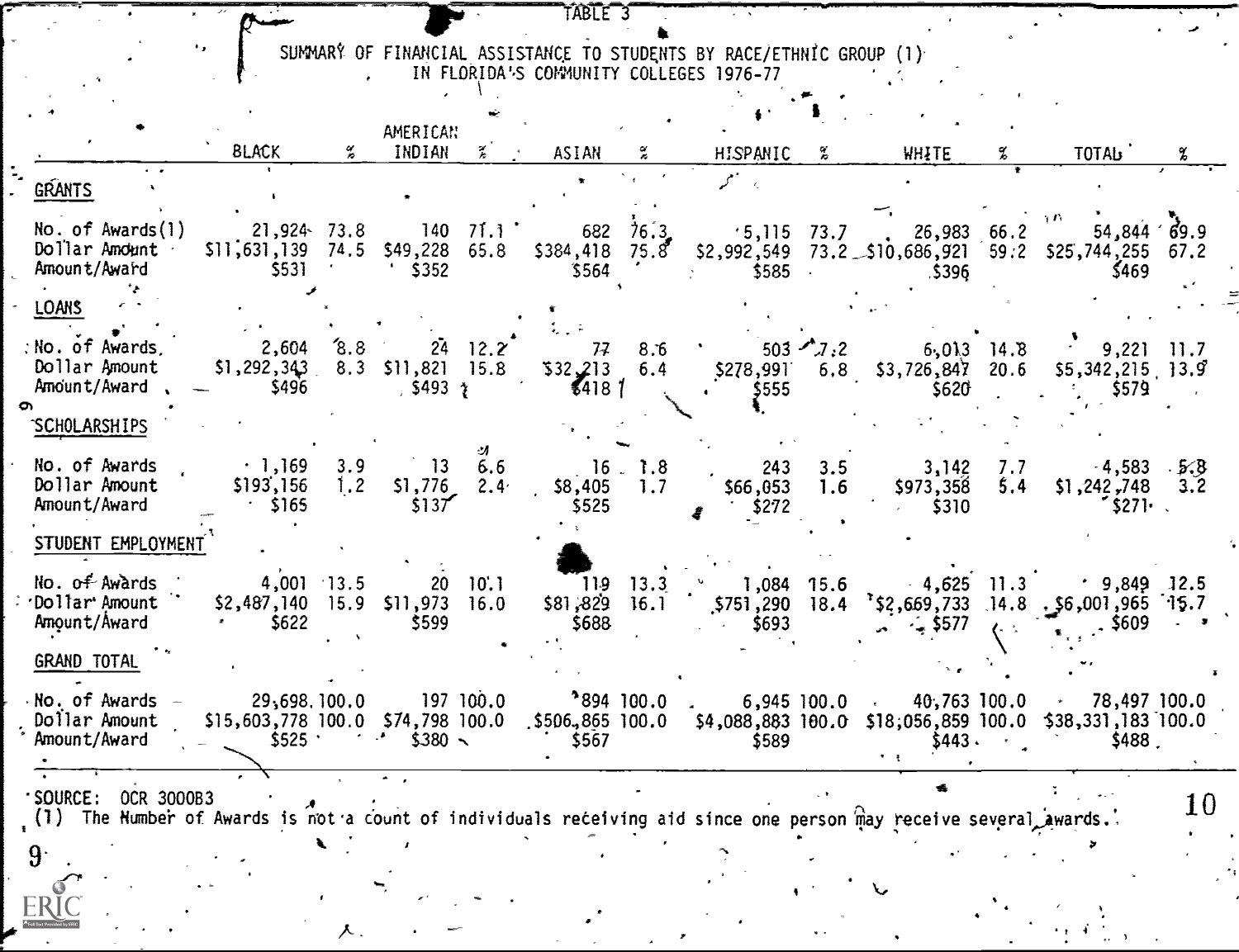## TABLE<sub>4</sub>

COMPARISON OF ENROLLMENT TO FINANCIAL AID DISTRIBUTION<br>IN FLORIDA'S COMMUNITY COLLEGES

|                                                                           | <b>BLACK</b><br>$\mathbf{z}$ , $\mathbf{S}$ , and | AMERICAN<br>INDIAN | ASIAN                            | HISPANIC             | <b>WHITE</b>                               | <b>TOTAL</b>                   |
|---------------------------------------------------------------------------|---------------------------------------------------|--------------------|----------------------------------|----------------------|--------------------------------------------|--------------------------------|
| Fall 1976 Headcount<br>$EnrolIment (1)$ .                                 | 22,703<br>13.3%                                   | 628<br>0.4%        | $1,103$ :<br>0.6%                | 11,589<br>6.8%       | 134,196<br>78.8%                           | $-170,219$<br>100.05           |
| -Number of Recipients of<br><b>Financial Assistance</b><br>(Unduplicated) | 20,653<br>36.8%                                   | 157<br>0.3%        | 555<br>$3.0\%$                   | 4,678<br>8.3%        | 30,045<br>53.6%                            | 56,088<br>100.0%               |
| <b>Total Financial</b><br>Assistance Dollars                              | \$15,603,778<br>40.7%                             | \$574,798<br>0.2%  | . \$506, 665<br>$1.3\frac{2}{3}$ | \$4,088,883<br>10.7% | $\frac{1}{2}$ \$18,056,859<br>$\sim 47.1%$ | $$38,331,183$ $\sim$<br>100.0% |
| . Dollars/Recipient                                                       | \$756                                             | \$476              | $-$ \$913                        | $-5874$              | \$601<br>$\sim$                            | \$683                          |
|                                                                           |                                                   |                    |                                  |                      |                                            |                                |

(1) Additionally, there were 2,221 non-resident alien students who were not classified by race. SOURCE: 0CR 3000B3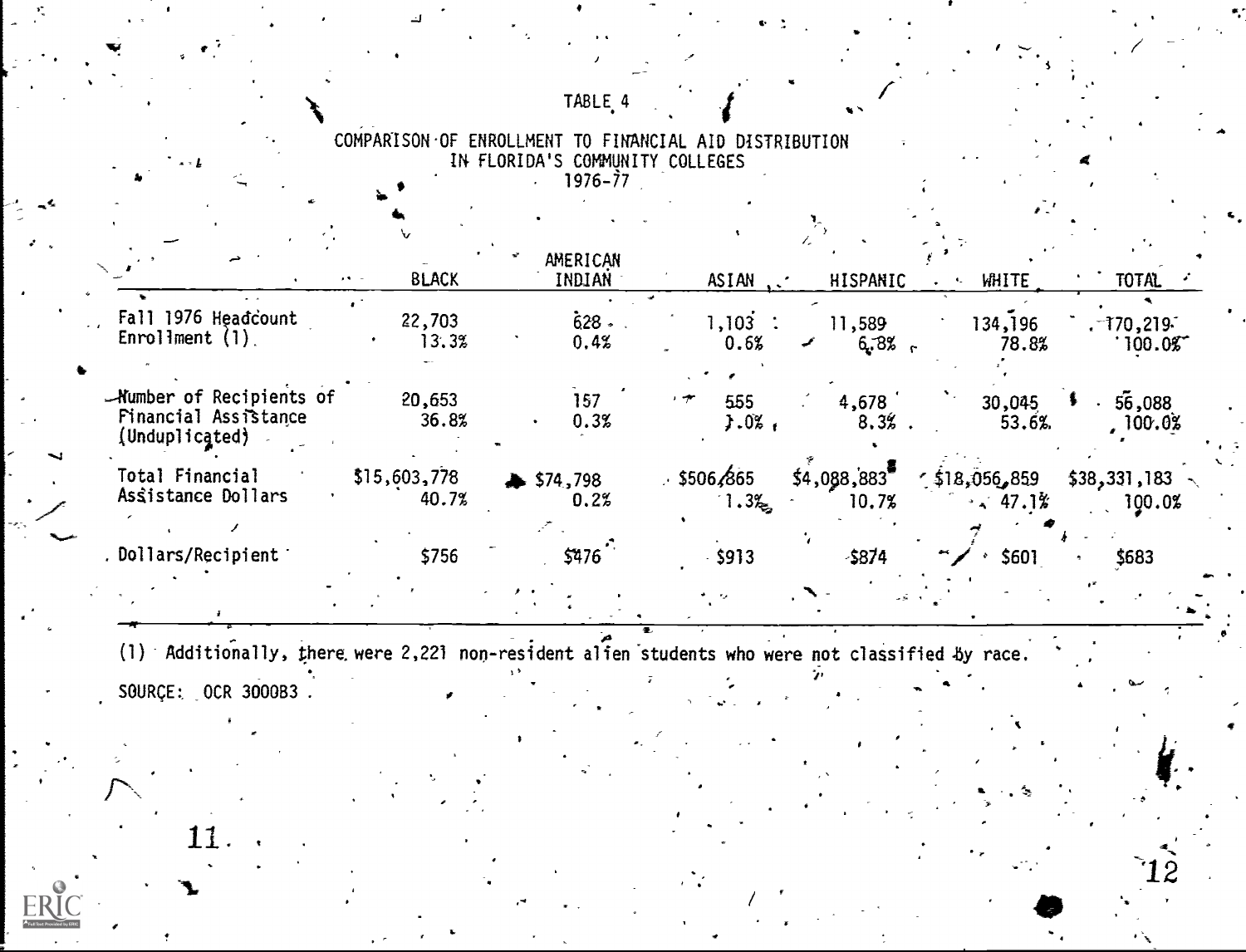SUMMARY OF FINANCIAL ASSISTANCE TO STUDENTS BY SEX<br>IN FLORIDA'S COMMUNITY COLLEGES (1)<br>1976-77

TABLE 5

 $\cdot$ 

 $\mathcal{L}(\mathbf{X})$ 

|                                                                                                                                                              | <b>MALE</b> | $\frac{\alpha}{b}$ | FEMALE %                            | TOTAL        | %              |
|--------------------------------------------------------------------------------------------------------------------------------------------------------------|-------------|--------------------|-------------------------------------|--------------|----------------|
| GRANTS                                                                                                                                                       |             |                    |                                     |              |                |
| No. of Recipients (Undup.) 19,907 43.4 25,929 56.6 45,836 100.0<br>Dollar Amount (\$9,837,025 38.2 \$15,907,230 61.8 \$25,744,255 100.0<br>-Amount/Recipient | \$494       |                    | 5613                                | <b>S562</b>  |                |
| LOANS                                                                                                                                                        |             |                    |                                     |              |                |
| No. of Recipients (Undup.) 3,649 49.4 3,740 50.6 x 7,389 100.0<br>Dollar Amount . \$2,513,628 47.1 \$2,828,587 52.9 \$5,342,215 100.0<br>Amount/Recipient    |             |                    | $\sim$ \$756                        | \$723.       |                |
| SCHOLARSHIPS.                                                                                                                                                |             |                    |                                     |              |                |
| No. of Recipients (Undup.) $\therefore$ 1,718 44.1 2,178, 55.9 3,896 100.0<br>Dollar Amount,<br>'Amount/Recipient                                            | \$348       |                    | \$296                               | \$319        |                |
| STUDENT EMPLOYMENT                                                                                                                                           |             |                    |                                     |              |                |
| No. of Recipients (Undup.) 3,416 36.4 5,969 63.6 9,385 100.0<br>Dollar Amount 42,320,841 38.7 \$3,681,124 61.3 \$6,001,965 100,0<br>Amount/Reci∌ient         | \$679       |                    | \$617                               | $\sim$ \$640 |                |
| GRÁND T <u>OTAL</u>                                                                                                                                          |             |                    |                                     |              |                |
| No. of Recipients (Undup.) 24,782 44.2 31,306 55.8 $\cdot$ 56,088<br>Dollar Amount - :: \$15,268,517-39.8 \$23,062,666 60.2 \$38,331,183<br>Amount/Recipient | \$6]6       |                    | \$737                               | \$683        | 0.001<br>100.0 |
|                                                                                                                                                              |             |                    |                                     |              |                |
| Total Enrollment<br>(Fall 1976)                                                                                                                              |             |                    | $84,360$ $49.6$ $7$ $85,859$ $50.4$ | 170,219      | 100.0          |

This report is based on an unduplicated count of recipients. Therefore, the<br>"Grand Totals" are not the sum of the column entries since an individual may be<br>a recipient of more than one type of aid.  $(1)$ 

 $8<sup>°</sup>$ 

 $\mathcal{L}_{\text{max}}$ 

13

SOURCE: 0CR 3000B3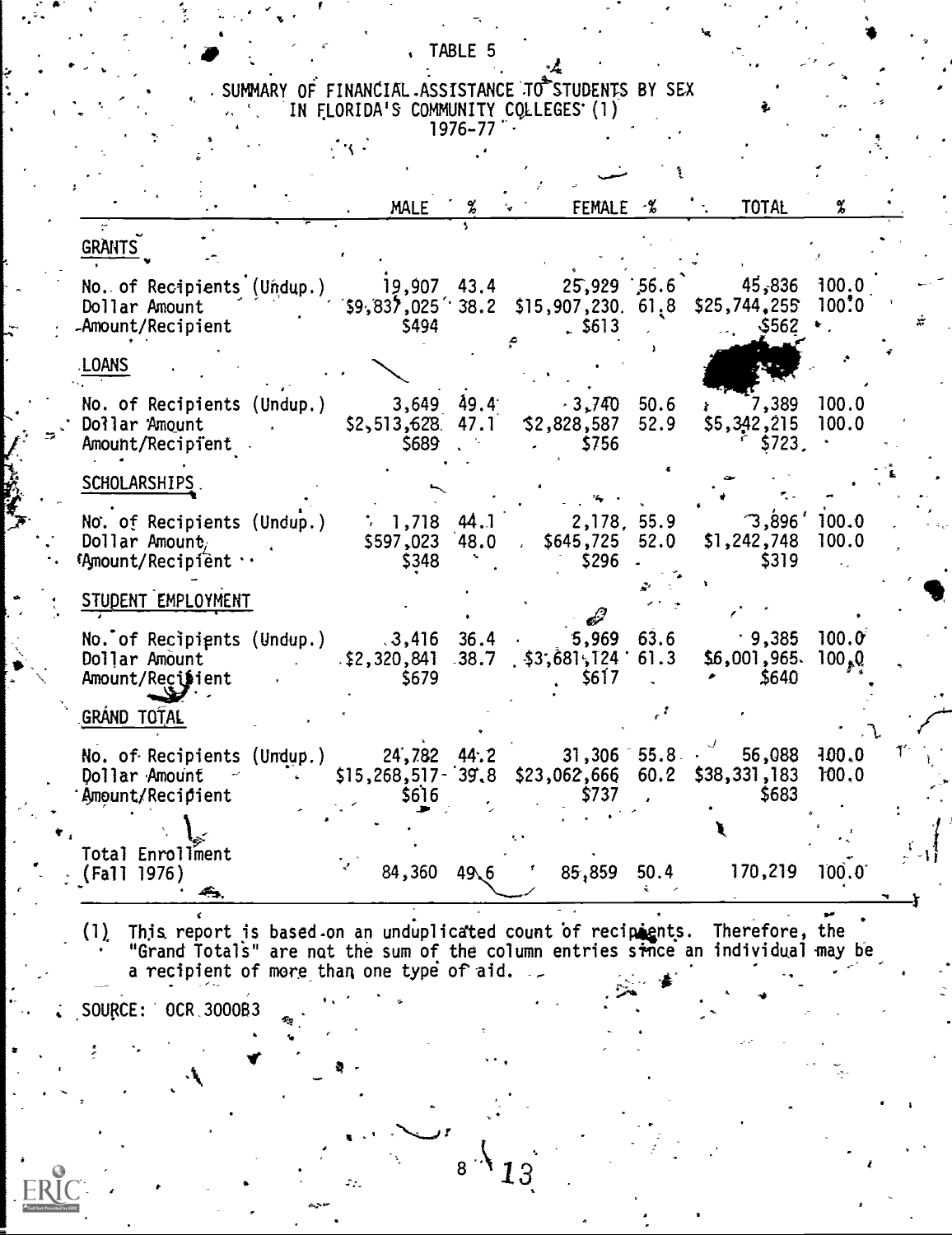# SUMMARY OF TOTAL GRANTS BY COLLEGE<br>
IN FLORIDA'S COMMUNITY COLLEGES<br>
1976-77

TABLE 6

|                             | Annual                                | Number         |              | Average   |
|-----------------------------|---------------------------------------|----------------|--------------|-----------|
|                             | Unduplicated                          | of Recipients  |              | Amount/   |
|                             | Headcount <sup><math>1</math></sup> ) | (Unduplicated) | Amount       | Recipient |
| College                     |                                       |                |              |           |
| Brevard                     | 26,237                                | 1,602          | 1,058,012    | \$<br>660 |
| Broward                     | 21,831                                | 2,569          | 1,094,965    | 426       |
| Central Florida             | 7,204                                 | 2,066          | 590,621      | 286       |
| Chipola                     | 2,662                                 | 402 ک          | 275,472      | 685       |
| Daytona Beach               | 12,396                                | 1,381          | $1,03$ , 452 | 747       |
| Edison                      | 8,183                                 | 498            | 332,377      | 667       |
| Florida JC. at Jacksonville | 39,990                                | 3,242.         | 1,917,450    | $591 -$   |
| Florida Keys                | 2,527.                                | 309            | 206,819      | 669       |
| Gulf Coast                  | 4,927                                 | 729            | 352,206      | 483       |
| Hillsborough                | 14,634                                | 2,024          | 1,247,502    | 616       |
| Indian River                | $-6,703$                              | -894           | 551, 112.    | 616       |
| Lake City                   | 8,052                                 | 4,088          | .622,099     | 152       |
| Lake-Sumter                 | 1,825                                 | 972            | 269,917      | 278       |
| Manatee                     | 4,810                                 | 1,027          | 577,061      | 562       |
| Miami-Dade                  | 54,748                                | 9,807          | 7,663,697    | 781       |
| North Florida.              | 2,589                                 | 437            | 204,573      | 468       |
| Okaloosa-Walton             | 6,971                                 | 176            | 100,018      | 568       |
| Palm Beach                  | 15,200                                | 1,419          | 688,061      | 485       |
| Pasco-Hernando              | 3,219                                 | 605            | 436,128      | 721       |
| Pensacola --                | 15,277                                | 1,952          | ,035,774     | 531       |
| Polk                        | 8,230.                                | 905            | 554,978      | 613       |
| St. Johns River             | 1,576                                 | 458            | 262,648      | 573       |
| St.' Petersburg.            | 22,939                                | $-3,408$       | 534,636      | 450       |
| Santa Fe                    | 14,485                                | 1,562          | 373.614      | 879       |
| Seminole                    | 8,973                                 | 741            |              | 660       |
| South Florida               | 2,350                                 | 870            |              | 88        |
| Tallahassee                 | 4,084                                 | $\sim 595$ .   |              | 521       |
| Valencia                    | $-20,268$                             | 1,098          | ⋭590         | 754       |
|                             |                                       |                |              |           |
| Total                       | 342,890                               | 45,836         | JS25.        | 562       |
|                             |                                       |                |              |           |
|                             |                                       |                |              |           |

ERIC

(1) This is the Annual Unduplicated Headcount for the Advanced and Professional and Occupational Programs only.

SOURCE: OCR 3000B3

١

, £.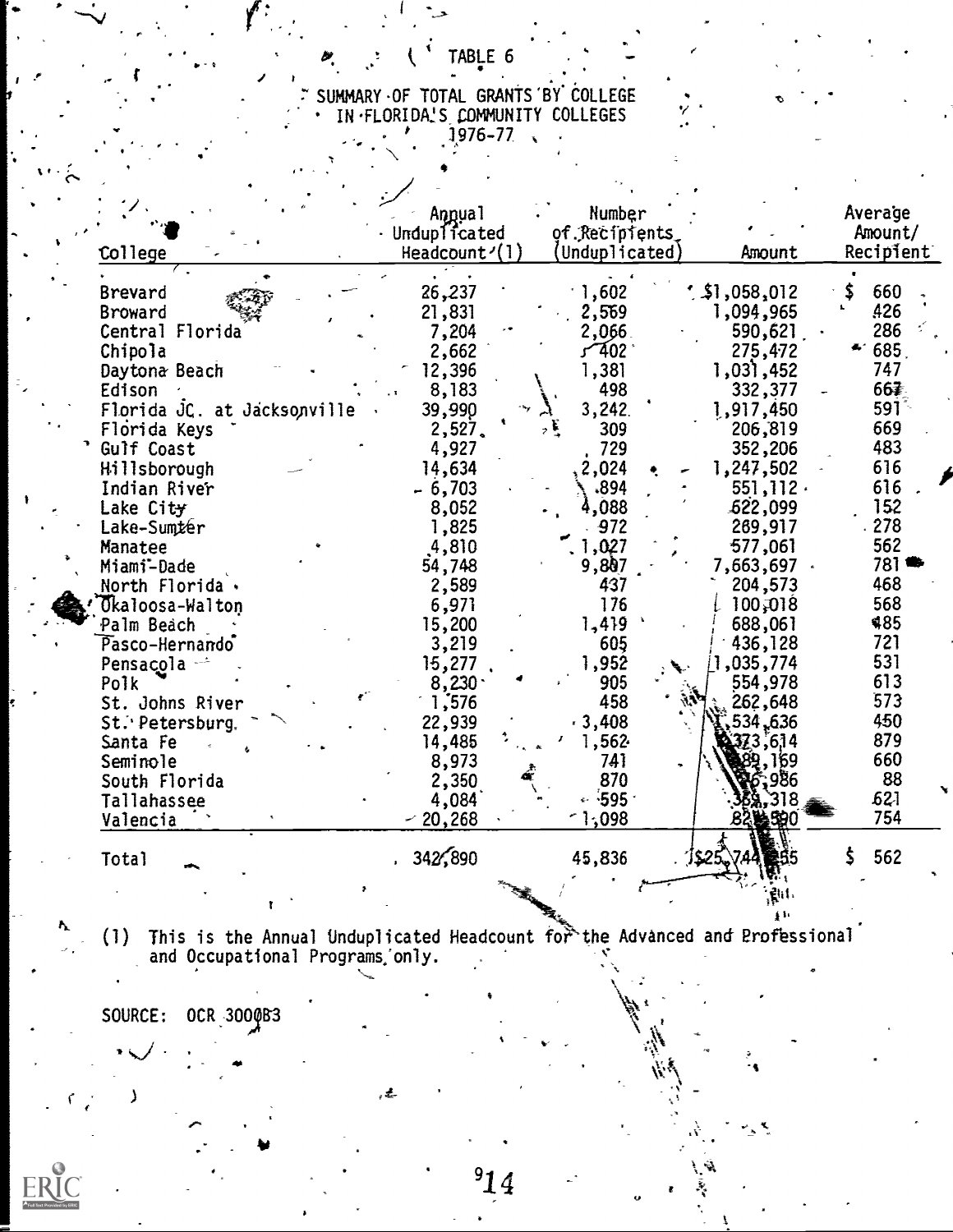## TABLE 7

## SUMMARY OF LOANS BY.COLLEGE IN FLORIDA'S COMMUNITY COLLEGES  $1.976 - 77$

|                                         | : Annual            | Number           | Average<br>٦.            |
|-----------------------------------------|---------------------|------------------|--------------------------|
|                                         | Unduplicated        | of Recipients    | Amount/                  |
| COLLEGE '                               | Headcount(1)        | (Unduplicated)   | Recipient<br>Amount      |
|                                         |                     |                  |                          |
| Brevard                                 | 26,237              | 183              | 171,425<br>937<br>٢<br>s |
| Broward                                 | 21,831              | 253              | 222,479<br>879           |
| Central Florida                         | 7,204               | 68<br>$\ddot{ }$ | 1,392<br>94,654          |
| Chipola                                 | 2,662               | 101              | 524<br>52,885            |
| Daytona Beach                           | 12,396              | 335              | ړ 377,338<br>1,127       |
| Edison                                  | 8,183               | 96               | 41,625<br>434            |
| Florida JC at Jacksonville <sup>.</sup> | 39,990              | 692              | 655<br>453,576,          |
| <b>日像ida Keys</b>                       | 2,527               | 134              | 291<br>39,008            |
| Gulf Coast                              | 4,927               | 120              | 46,535<br>388            |
| Hillsborough                            | 14,634              | 502              | 516<br>259,047           |
| Indian River                            | 6,703               | 46               | 34,200<br>743            |
| Lake City                               | 8,052               | 104              | 56,017<br>539            |
| Lake-Sumter                             | 1,825               | 60               | 123<br>7,352             |
| Manatee                                 | .4,810              | 66.              | 97,440<br>1,476          |
| Miami-Dade                              | 54,748              | 874              | 922,227<br>1,055         |
| North Florida                           | 2,589               | 25               | 12,312<br>492            |
| Okaloosa-Walton                         | 6,971               | 122              | 21,012<br>172            |
| Palm Beach                              | 15,200              | 290              | 295,345<br>1,018         |
| Pasco-Hernando ·                        | 3,219               | 61               | 18,846<br>309            |
| Pensacola                               | 15,277              | 757              | 226,959<br>300           |
| Polk                                    | $*8,230$            | 470              | 97,048<br>206            |
| St. Johns River                         | 1,576<br>ilan<br>Xi | 86               | 334<br>28,742            |
| St. Petersburg                          | 22,939              | 292              | 393,347<br>1,347         |
| Santa Fe ·                              | 14,485              | 853              | 1,000<br>853,080         |
| <b>Seminole</b>                         | 8,973               | 283              | 494<br>139,782           |
| South Florida                           | $-2,350$            | 25               | $4,69$ ]<br>188          |
| Tallahassee                             | 4,084               | 135              | 158,321<br>1,173         |
| Valencia                                | 72,268              | 356              | 216,922<br>609           |
| 97<br>Total                             | 342,890             | . 7,389          | 723<br>\$5,342,215<br>S  |
|                                         |                     |                  |                          |
|                                         |                     |                  |                          |

(1) This is the Annual Unduplicated Headcount for the Advanced and Professional and Occupational Piograms only.

4

SOURCE: OCR 3000B3

AC . Ĉ. 10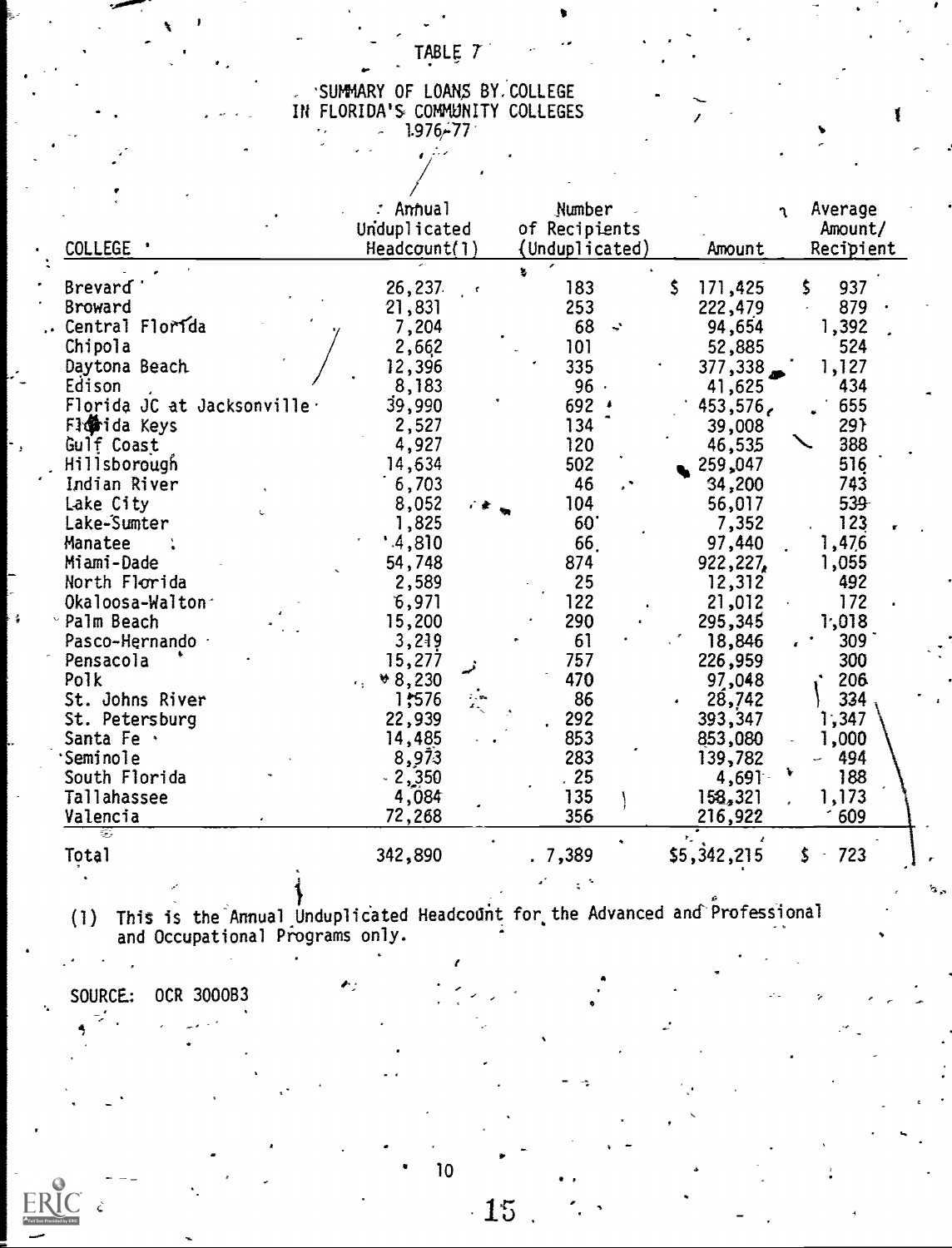## TABLE<sup>6</sup>8

## SUMMARY OF SCHOLARSHIPS BY:COLLEGE 1N'FLORIDA'S -COMMUNITY COLLEGES  $1976 - 777$

|                            | <b>Annual</b>          | Number         |   |             | Averagé   |  |
|----------------------------|------------------------|----------------|---|-------------|-----------|--|
|                            | Unduplicated           | of Recipients  |   |             | Amount/   |  |
| College                    | Headcount $(1)$        | (Unduplicated) |   | Amount      | Recipient |  |
|                            |                        |                |   |             |           |  |
| Brevard                    | $26,237$ $\cdots$      | $-72$          | Ŝ | 25,600      | 356       |  |
| Broward                    | 21,831                 | 263            |   | 92,708      | 352       |  |
| Central Florida            | 7,204                  | 1,091          |   | 61,666      | 57        |  |
| Chipola                    | 2,662                  | $-107$         |   | 66,379      | 620       |  |
| Daytona, Beach             | 12,396                 | 182            |   | 74,867      | 411       |  |
| Edison                     | 8,183                  | 146            |   | 34,165      | 234       |  |
| Florida JC at Jacksonville | 39,990                 | 45 -           |   | $-19,677$   | 437       |  |
| Florida Keys               | 2,527                  | 0              |   |             |           |  |
| Gulf Coast                 | 4,927                  | 86             |   | 24;574      | 286       |  |
| · Hillsborough             | 14,634                 | 398            |   | 113,7963    | 286       |  |
| Indian River .             | 6,703                  | Ĩ<br>438       |   | 360 ⊿5.     | 823       |  |
| Lake City                  | $-8,052$               | 28             |   |             | 235       |  |
| Lake-Sumter                | 1,825                  | 98             |   |             | 138       |  |
| Manatee                    | 4,810                  | $\mathbf{0}$   |   |             |           |  |
| Miami-Dade                 | <sup>в</sup> 54,748 ⊹. | 168            |   | 56.389      | 336       |  |
| North Florida .            | 2,589                  | 18             |   | 53762       | 287       |  |
| Okaloosa-Walton            | 6,97                   | 64             |   | 18,981      | 297       |  |
| Palm Beach                 | 51200                  | 347            |   | 149,529     | 431       |  |
| Pasco-Hernando             |                        | 22             |   | 6,477       | 294       |  |
| Pensacola \                |                        | $108 -$        |   | 37,621      | 348       |  |
| Polk                       | 8,230                  | 0              |   |             |           |  |
| St. Johns River            | 1,576                  | 23             |   | 2,850       | 124       |  |
| St: Petersburg             | 22,939                 | 0              |   |             |           |  |
| Santa Fe                   | 14,485                 | 0              |   |             |           |  |
| Seminole <sup>.</sup>      | 8,973                  | 122            |   | 38,601      | 316       |  |
| South Florida              | 2,350                  | 21             |   | 9,044       | 431       |  |
| Tallahassee                | 4,084                  |                |   | 300         | 300       |  |
| Valencia                   | 20,268                 | 48             |   | 23,635      | 492       |  |
|                            |                        |                |   |             | \$319     |  |
| <b>Total</b>               | 342,890                | 3,896          |   | \$1,242,748 |           |  |
|                            |                        |                |   |             |           |  |

(1) This is the"Annual Unduplicated Headcount for the Advanced and Profession and Occupational Programs,only.

SOURCE: OCR 300083

 $\ddot{\phantom{a}}$ 

ERIC

16  $1,1$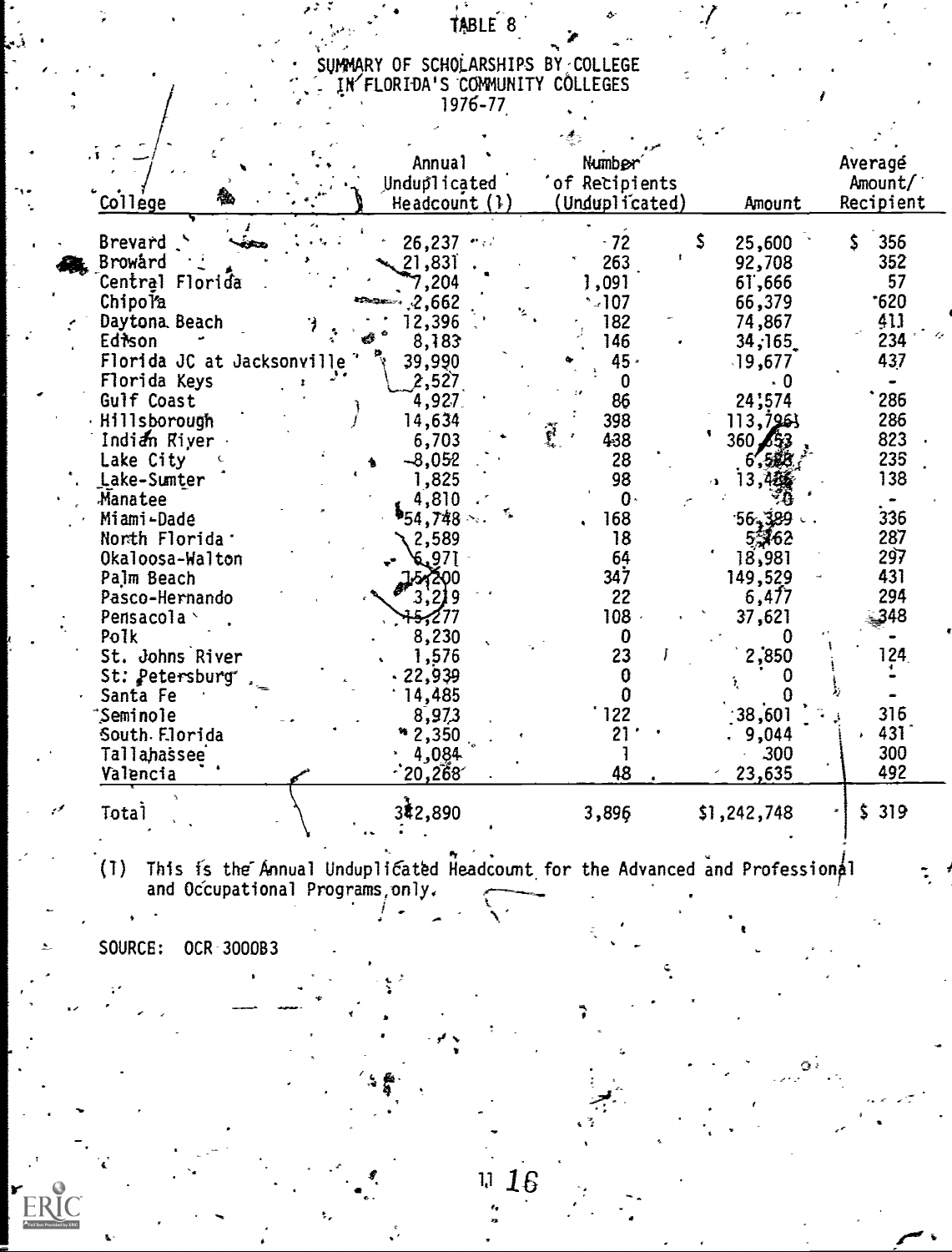# TABLE 9.

# SUMMARY OF STUDENT-EMPLOYMENT BY COLLEGE<br>
IN FLORIDA'S COMMUNITY COLLEGES

|                             | [ Annua]        | <b>Number</b>  |                | Average    |
|-----------------------------|-----------------|----------------|----------------|------------|
|                             | Unduplicated    | of Recipients  |                | Amount/-   |
| College                     | Headcount $(1)$ | (Unduplicated) | Amount         | Recipient  |
|                             |                 |                |                |            |
| Brevard.                    | 26,237          | 377            | 272,560        | \$.<br>723 |
| Broward                     | 21;831.         | 240            | 144, 125       | 601        |
| Central-Florida             | 7,204           | 116            | 76,512         | 660        |
| Chipola                     | 2,662           | 113            | 56,558         | 501        |
| Daytona Beach               | 12,396          | 293            | 246,867        | 843        |
| Edison -                    | 8,183           | 57             | 46,723         | 820        |
| Florida JC at Jacksonville, | 39,990          | 784            | 492,313        | 628        |
| Florida Keys                | $2,527 -$       | $^{\circ}$ 72  | 63,126         | 877        |
| Gulf Coast                  | 4,927           | 156            | 69,717         | 447        |
| Hillsborough                | 14,634          | 488            | 290,807        | 596        |
| Indian River<br>1           | 6,703           | 230.           | 157,980        | 687        |
| Lake City                   | 8,052           | $227 -$        | 113,185        | 499        |
| Lake-Sumter                 | 1,825           | , 90           | 47,685+        | 530        |
| Manatee                     | 4,810           | $-134$         | <b>7A, 356</b> | 555        |
| Miami-Dade                  | 54,748          | 3,274          | 2,378,437      | 708        |
| North Florida               | 2,589           | 95             | 62,939         | 663        |
| Okaloosa-Walton             | 6,971           | 74             | /23,328        | 315        |
| Palm Beach                  | 15,200          | 157            | .68,907        | 439        |
| Pasco-Hernando              | 3,219           | 131            | 50,013         | 382        |
| Pensacola &                 | 15,277          | $-545$         | 279,974        | 514        |
| Polk                        | .8,230          | 201            | 60,564         | 301        |
| St. Johns River             | 1,576           | 92             | 39;745         | 432        |
| St. Petersburg              | 22,939          | 596            | 302,397        | 507        |
| Santa Fe                    | 14;485          | 258            | 208,390        | 808        |
| Seminole                    | 8,973           | 256            | 200,959        | 785        |
| South Florida               | 2,350           | 15             | 9,669          | 645        |
| Tallahassee                 | 4,084           | 95             | 54,526         | 574        |
| Valencia                    | 20,268          | 219            | 169,603        | 774        |
|                             |                 |                |                |            |
| Total                       | .342,890        | 9,385          | \$6,001,965    | \$<br>640  |
|                             |                 |                |                |            |

(1) This is the Annual Unduplicated Headcount for the Advanced and Professional<br>and Occupational Programs only. Ō

 $12$ 

 $\mathbf{f}^{\mathbf{r}}$ 

 $\mathcal{A}_{\hat{\mathcal{X}}}$ 

SOURCE: OCR 3000B3

5.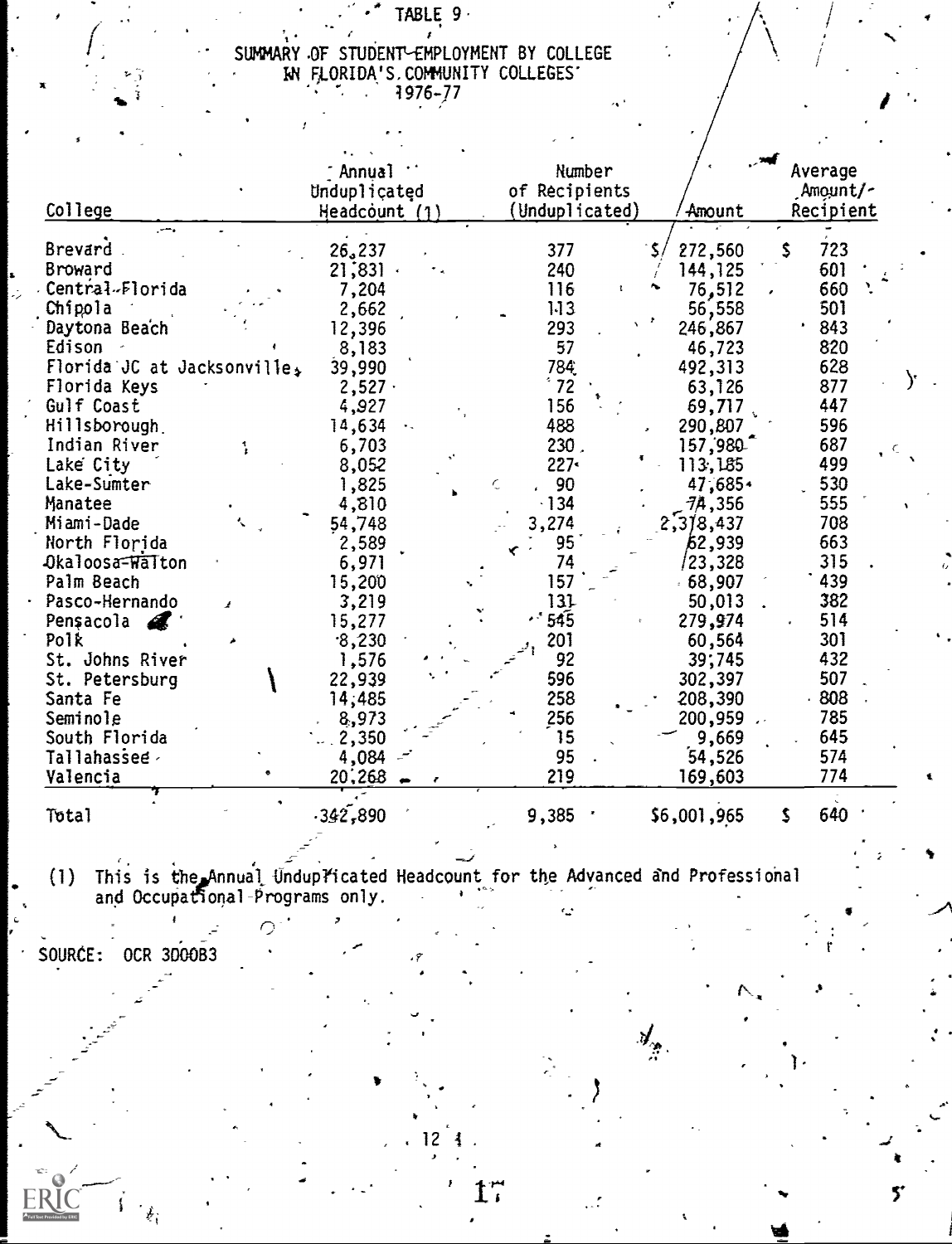## TABLE 10

|  | SUMMARY OF TOTAL STUDENT AID BY®COLLEGE |  |  |
|--|-----------------------------------------|--|--|
|  | IN FLORIDA'S COMMUNITY COLLEGES         |  |  |
|  | $1976 - 77$                             |  |  |

| College                    | <b>Annual</b><br>Unduplicated<br>Headcount(1) | Number<br>Recipients'<br>of Recipients<br>as Percent<br>(Unduplicated)<br>Amount<br>of Headcount | Average-<br>Amount/<br>Receipien |
|----------------------------|-----------------------------------------------|--------------------------------------------------------------------------------------------------|----------------------------------|
|                            | 26,237                                        | 1,738<br>6.6<br>\$1,527,597                                                                      | Ŝ.<br>879                        |
| Brevard                    | 21,831                                        | 13.8<br>3,022<br>1,554,277                                                                       | 514                              |
| Broward<br>Central Florida | 7,204                                         | 2,694<br>823,453<br>37.4                                                                         | 306                              |
| Chipola                    | 2,662                                         | 509<br>451,294<br>19.1                                                                           | 887                              |
| Daytona Beach              | 12,396                                        | 1,906<br>15.4<br>1,730,524                                                                       | 908                              |
| Edison                     | $* 8,183$                                     | 664<br>8.1<br>.454,890                                                                           | 685                              |
| Florida JC @ Jax.          | 39,990                                        | 4,094<br>10.2<br>2,883,016.                                                                      | 704                              |
| Florida Keys               | 2,522                                         | 15.2<br>384<br>308,953                                                                           | 805                              |
| Gulf Coast                 | 4,927                                         | $\bullet$<br>$865 -$<br>17.6<br>493,032.                                                         | 570                              |
| Hillsborough               | 14,634                                        | 3,080<br>21.0<br>$-1, 911, 152$                                                                  | 620                              |
| Indian River               | 6,703                                         | 23.3<br>1,560<br>1,103,945                                                                       | 708                              |
| Lake City                  | 8,052                                         | $^{\circ}$ 55.2<br>$-797,889$<br>4,447                                                           | .179                             |
| Lake-Sumter                | 1,825                                         | 1,075<br>338,440<br>58.9                                                                         | 315.                             |
| Manatee                    | 4,810                                         | 1,109<br>23.1<br>748,857                                                                         | 675                              |
| Miami-Dade                 | 54,748                                        | $\cdot$ 11,094<br>20.3<br>10,960,750                                                             | 988                              |
| North Florida              | C.<br>2,589                                   | 17.6<br>456<br>284,986                                                                           | 625                              |
| Okaloosa-Walton            | 6,971                                         | 331<br>4.7<br>163,339                                                                            | 493                              |
| Palm Beach                 | 15,200                                        | 1,945<br>12.8<br>1,201,842                                                                       | 618                              |
| Pasco-Hernando             | 3,219                                         | 2T.2<br>511,464<br>683                                                                           | 749                              |
| Pensacola                  | 15,277                                        | 2,719<br>13,8<br>1,580,328                                                                       | 581                              |
| Polk                       | 8,230                                         | 1,343<br>712,590<br>$-16.3$                                                                      | 531                              |
| St. Johns River            | 1,576                                         | 41.8<br>659<br>333,985                                                                           | 507                              |
| St. Petersburg             | 22,939                                        | 3,907<br>17.0<br>2,230,380                                                                       | 571                              |
| , Santa Fe                 | 14,485                                        | 12.2<br>2,435,084<br>1,760                                                                       | 1,384                            |
| Seminole                   | $8,973*$                                      | 8.7<br>868,511<br>779                                                                            | 1,115                            |
| South Florida              | 2,350                                         | 882<br>37.5<br>100,390                                                                           | $114 -$                          |
| Tallahassee                | 4,084                                         | 662<br>16.2<br>-582,465                                                                          | 880                              |
| Valencia<br>$\gamma$       | 20,268                                        | 1,721<br>8.5<br>1,237,750                                                                        | 719                              |
| <b>Total</b>               | 342,890                                       | 56,088<br>16.4<br>\$38,331,183                                                                   | 683<br>\$                        |

(1) This is the Annual Unduplicated Headcount for the Advanced and Professional<br>and Occupational Programs only.

Û

F

SOURCE:  $\sqrt[3]{}$ OCR 3000B3

 $1<sub>s</sub>$  $13$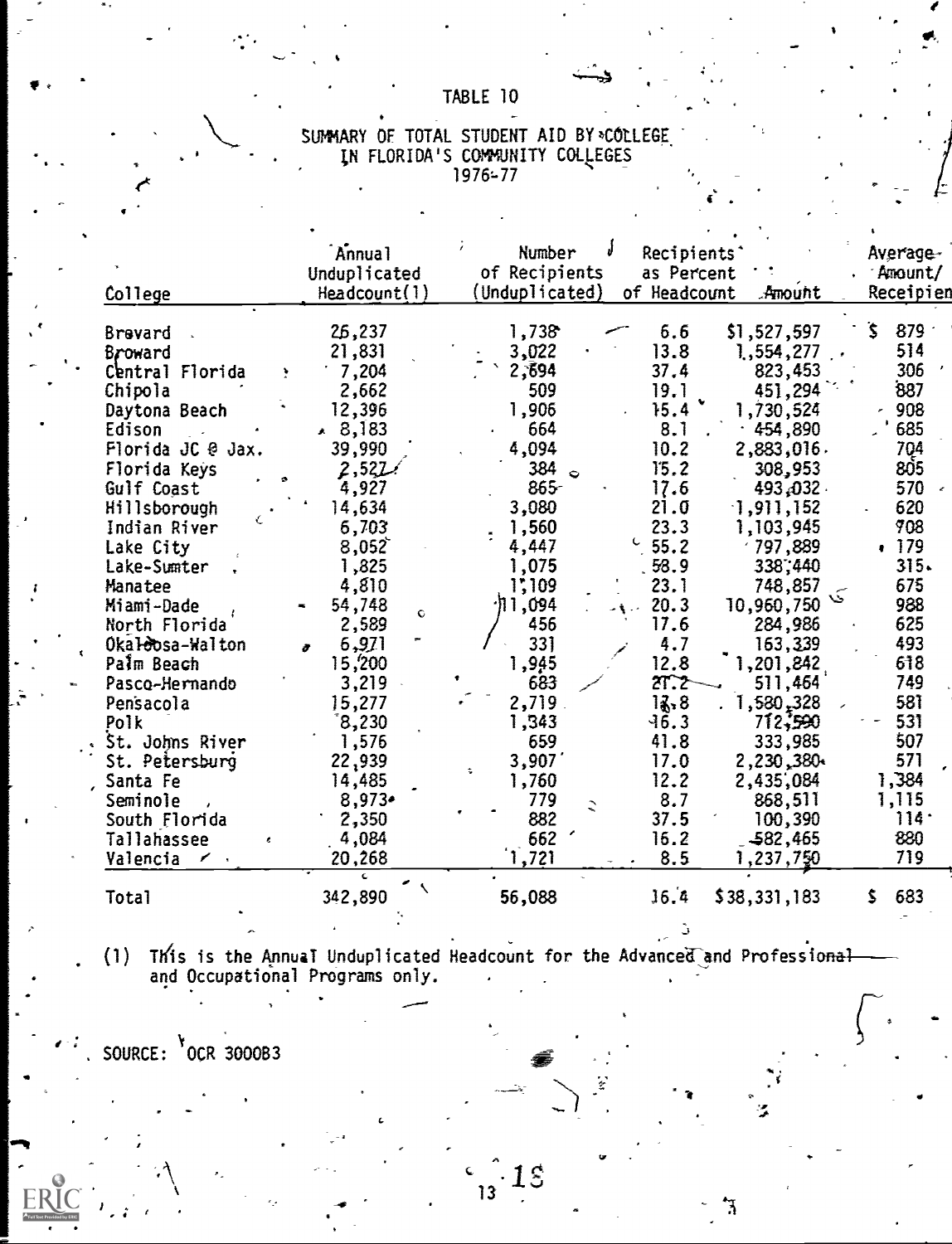## TABLE 1.1

# TRENDS IN THE DISTRIBUTION OF TOTAL STUDENT<br>FINANCIAL ASSISTANCE IN FLORIDA'S COMMUNITY COLLEGES

 $\frac{1}{2}$ 

 $\mathbf{I}$ 

ę

|                                                                                      | 1974-75                                                                    | <sup>-</sup> 1975-761                                               | % Change                                    | 1976-77                                                             | % Change                                  |
|--------------------------------------------------------------------------------------|----------------------------------------------------------------------------|---------------------------------------------------------------------|---------------------------------------------|---------------------------------------------------------------------|-------------------------------------------|
| Amount Distributed                                                                   |                                                                            |                                                                     |                                             |                                                                     |                                           |
| Grants .<br>Loans<br>Scholarships<br>Student Employment<br>Total                     | $$7,937,999$ .<br>5,909,973<br>$\sim$ 629,027<br>4,177,871<br>\$18,654,870 | 512,356,968<br>6, 251, 739<br>884,538<br>5,978,573.<br>\$30,471,818 | <b>118.7</b><br>5.8<br>40.6<br>43.7<br>63.3 | \$25,744,255<br>5,342,215<br>1,242,748<br>6,001,965<br>\$38,331,183 | $-48.3$<br>-14.5<br>40,5<br>0.4.<br>25.8  |
| Number of Awards                                                                     |                                                                            |                                                                     |                                             |                                                                     |                                           |
| <b>Grants</b><br>Loans<br>Scholarships,<br>Student Employment<br>Total               | 22,368<br>13,652<br>2,564<br>7,719<br>46,294                               | 39,274<br>16,051<br>$\epsilon$<br>3,218<br>9,951<br>68,494          | 75.6<br>17.6<br>25.5<br>29.1<br>48.0        | 54,844<br>9,22<br>4,583<br>9,849<br>78,497                          | 39.6<br>$-42.6$<br>42.4<br>$-1.0$<br>14.6 |
| Number of Unduplicated<br>Recipients                                                 |                                                                            |                                                                     |                                             |                                                                     |                                           |
| Grants<br><i>l</i> <sup>.</sup> Loans<br>Scholarships<br>Student Employment<br>Total | المجيسم<br>19,862<br>94675<br>3 21455<br>7/, 379<br>34,420                 | 33,225<br>11,213<br>3,086<br>9,583<br>49,518                        | 67.3<br>.15.9<br>25.7<br>29.9<br>43.9       | $45,836$ .<br>7,389<br>3,896<br>9,385<br>56,088                     | 38.0<br>$-34.1$<br>26.2<br>- 2.1<br>13.3  |
| Average Amount Per Award                                                             |                                                                            |                                                                     |                                             |                                                                     |                                           |
| Grants<br>Loans<br>Scholarships<br>Student Employment<br>Total                       | $$356$ $*$<br>433 .<br>245<br>542<br>$5 - 403$                             | \$442<br>389<br>275<br>601<br>इ क्कड                                | 24.2<br>$-10.2$<br>12.2<br>10.9<br>10.4     | \$469<br>579<br>$-271$<br>609<br>.,<br>5.488                        | $6.1-1$<br>48.8<br>1.5<br>1.3<br>9.7      |
| Average Amount Per<br>Recipient                                                      |                                                                            |                                                                     |                                             |                                                                     |                                           |
| Grants<br>Loans<br>Scholarships<br>Student Employment<br>Total                       | 424<br>S<br>662<br>256<br>566<br>5 565                                     | \$522<br>558<br>287<br>624<br><u>र हाड</u>                          | 23.1<br>$-10,3$<br>$-12.1$<br>10.2<br>8.8   | 562<br>723<br>319<br>640<br>683                                     | 7.7<br>29.6<br>11.1<br>2.6<br>$\Pi.1$     |
|                                                                                      |                                                                            |                                                                     |                                             |                                                                     |                                           |
| SOURCE:<br>OCR 3000B3                                                                |                                                                            |                                                                     |                                             |                                                                     |                                           |

 $\overline{14}$ 

 $\mathbf{r}$ 

**ERIC**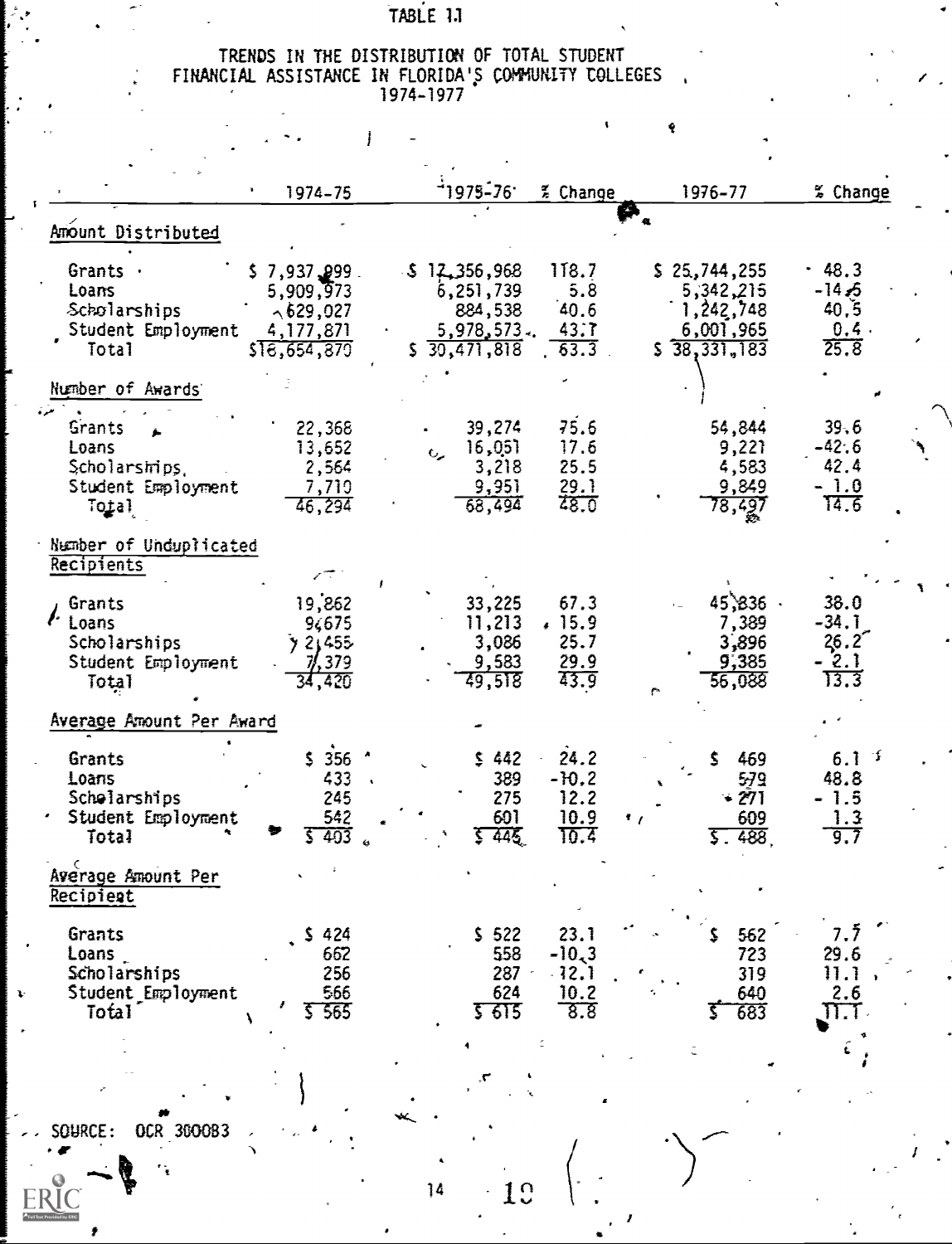## Instructions ,for OCR 3000B3 Financial Assistance to Students in institutions of .Higher Education

## Scope of Reporting  $F$ orm  $\cdot$

OCR 3000B3 is designed to collect data concerning the race/ethnic identification and sex of students applying for financial assistance; granted such assistance; and, the amount of the financial assistance. The report covers full- and parttime students and includes all financial assistance regardless of whether a reporting institution actually makes the awards and loans or only administers them.

## Race/Ethnic Identification

 $\bullet$  4  $\bullet$  4  $\bullet$ 

An individual is reported in the minority group to which he appears  $\sharp p$  belong; is regarded in the community as belonging; or categorizes himself as pelonging. The pace/ethnic designations used in this report do not denote scientific definitions of anthropological origins. Gmly the soecified.minority categories need to be reported. American Indian or Alaskan Native is for reporting persons having . origins in any of the original peoples of North America.\_ Asian or Pacific Islander is for reporting persons having origins in any of the original peoples of the Far East, Southeast Asia, or the Pacific Islands. This includes, for example, China, Japan, Korea, the Philippine Islands, American Samoa. Black (not of Hispanic Origin) is for reporting persons having origins in any of the black racial groups. Hispanjc is for reporting persons of Mexican, Puerto Rican, Cuban, Central or South American, or other Spanish culture or origin, regardless of race. White (pot of Hispanic Origin; is for reporting persons having origins in any of the original peoples of Europe, North Africa, the Middle East, or the Indian sub-. continent. Resident aliens are reported in the appropriate ethnic categories along with-citizens of the United States; non-resident alien's are reported .separately.

## Unduplicated, Number of Recipients

. . . The sum of all persons receiving aid from one or more of the assistance programs. In computing this-fidure, each recipient is counted only once, even if he received assistance from more than one aid program'in a category (e.g.,' BEOG and an Institutional»Grant) and/or from more than one aid category (e.g., a grant and a loan). The unduplicated count requested totals the number of unduplicated recipients for all categories of aid. This count may not be equal to the sum of the unduplicated recipients in the four assistance categories betause some students may have re-. ceived aid from more than one category. ..

## **Grants**

This category of financial, assistance includes awards that are made.outright (require not repayment in service or cash). Any type of tuition watVers or remissibns, for students represents a type of financ $\tau$ # assistance and are included  $\tau$ <sup>m</sup>in the Grants category, Scholarships (awards based on skills and/or academic attainment)\*are not reported in this category. The various types of grants are:

 $15 \t20$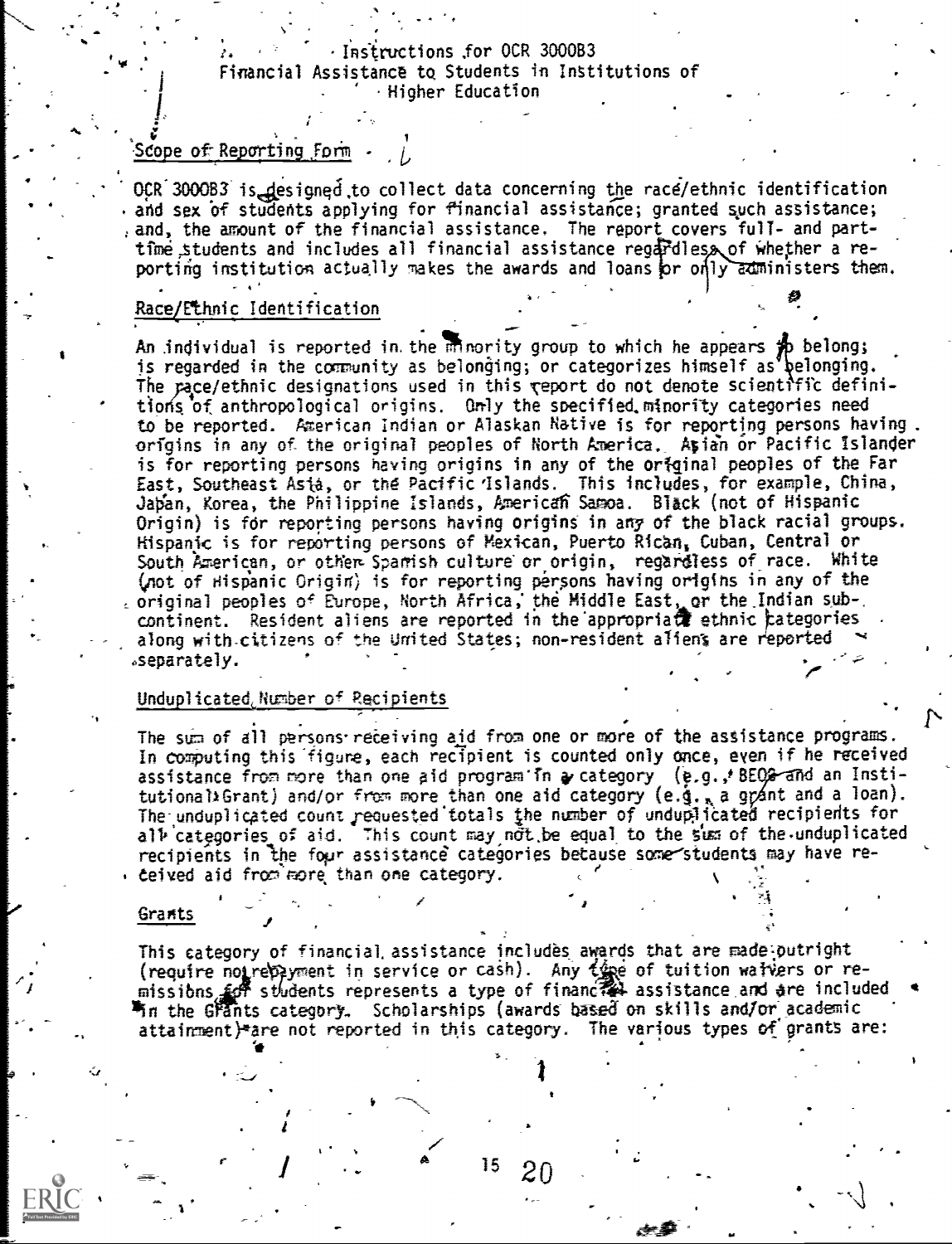BEOG (Basic Educational Opportunity Grants). Federally funded direct student grants authorized under  $\overline{\text{title}}$  IV of the Higher Education Act of 1965, as amended. Dollar amount and number of awards should be consistent with the data reported by the institution, in the BEOG Fiscal' 'Operations Report.

SEOG, (Supplemental Educational Opportunity Grants). 'Federally funded' assistance program authorized under Title IV of the Higher Education Act of 1965, as amended...Dollar amount and number of awards, by ethnic category, should be consistent with data reported by.an institution in  $\,$ the SEOG Fiscal Operations Report, OE Form 1152.1.

VOCATIONAL REHABILITATION. Authorized in the Rehabilitatipn Act of 19.73  $(P.L. 93-112)$  a with matched Federal/State funding.

STATE AND LOCAL. Includes all State and Local government grants (e.g., Florida Assistance Grant) but does not include those funds allocated by the State to the institutions.

PRIVATE SOURCES. Includes any non-government source which provides for analysis. . grants.

 $\frac{INS[1][1][1][NAL]}{NAL}$  GRANTS. Includes those grant awards provided entirely by the the reporting institution.

TUITION WAIVERS. Includes all types of tuition waivers and remissions' to students enrolled at the reporting institution.

ALL OTHER GRANTS.' Includes all other Federal grants and any type of grant  $not specified$  addressed above.

Scholarships

This category of financial assistance includes awards to students which are outright (require no repayment in service or cash) and which are based on skills and academic attainments  $\mathfrak{t}_0$  determine recipients.

### Loans

The category has two sub-categories: Repayable by Cash Only; and, Repayable by This category of financial assistance includes loans that require repayment. Cash or Service (or both). The various types of loans and:

<u>NDSL</u> (National Direct Student Loans). Federally funded assistance program authorized under Title IV of the Higher Education Act of 1965, as amended.  $\qquad \qquad$ Dollar amount and number of awards, by ethnic category, should be consistent with data reported by an institution in the NDSL Fiscal Operations Report,  $\mu$ OE Fern 1152.1.

FEDERALLY INSURED STUDENT LOANS. Federally funded assistance program  $\overline{a$ uthorized under Title IV of the Higher Education Act of 1965, as amended. This 15 an area of financial assistance where a direct loan from a lending institution to a student may not be recorded by the reporting institution; however, all known Federally insured\_loans are to be reported,

16 . . . . . . . 7